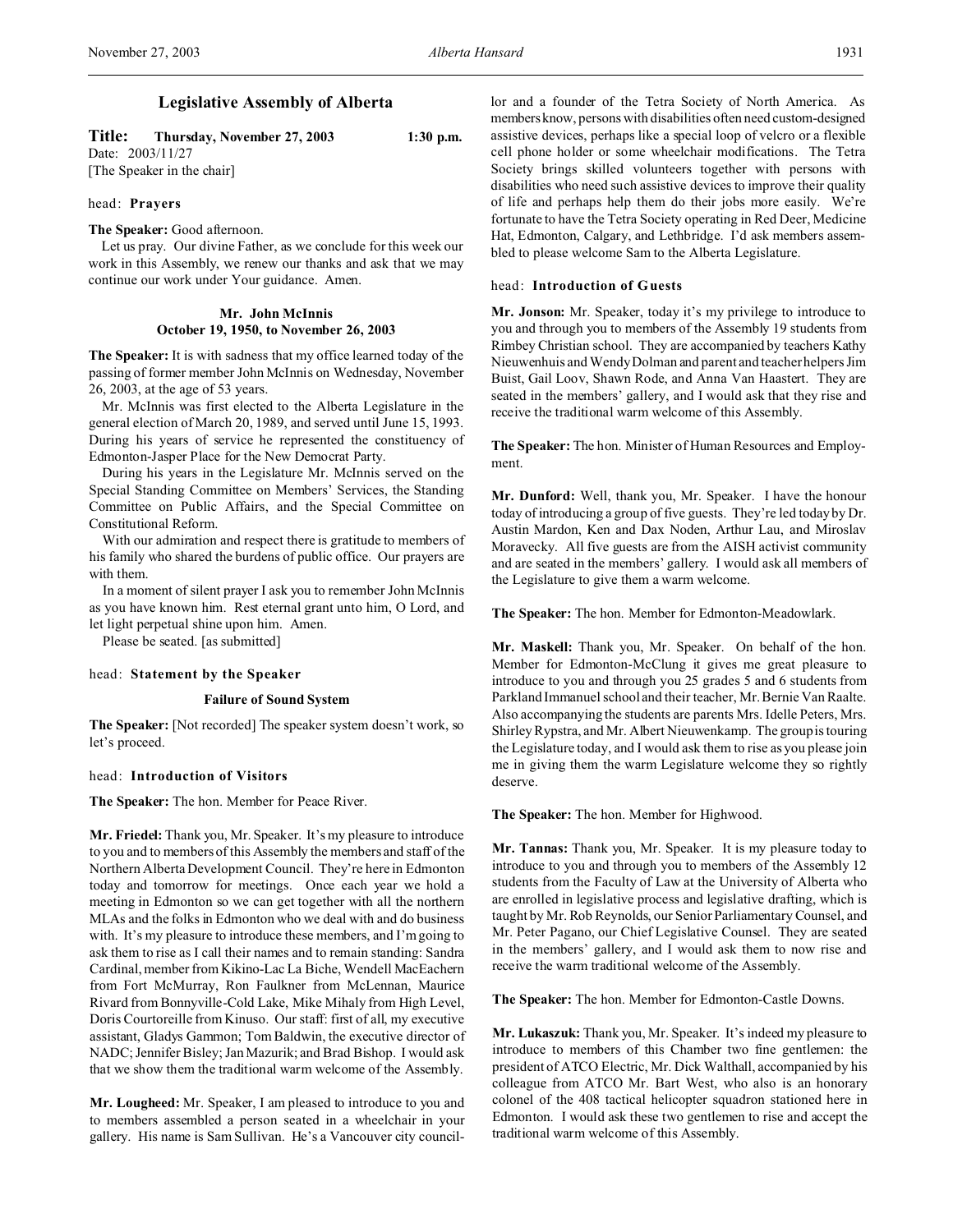*1:40*

**Mr. Klapstein:** Mr. Speaker, I'm delighted to introduce to you and through you to Members of the Legislative Assembly two groups of students from the New Sarepta community in my constituency. The first group is from New Sarepta elementary school, 56 visitors including teachers Mrs. Carrie Erdmann and Mrs. Lynn Chalmers, parent helpers Mrs. Janice Embury, Mrs. Eileen Radawetz, Mrs. Mary Anne Babcock, Mrs. Lorraine Spurrell, Mrs. Barbara Volkman, Mrs. Joyce Tiernan, Mrs. Shelley Schmidtke, Mrs. Connie Vandenberg, and Mrs. Dianne Simpson.

The second group is from New Sarepta community high school, 23 visitors with teacher Mrs. Kirsten Newman and parent helper Mrs. Cindy Payne.

I'd ask them to rise and please receive the warm welcome of the Assembly.

**The Speaker:** The hon. Member for Drayton Valley-Calmar.

**Rev. Abbott:** Thank you, Mr. Speaker. Today is an historic day. Several government MLAs had lunch with several ATA local presidents. In fact, they bought, so that was really good. We had a great time discussing class sizes and class composition as well as some Learning Commission recommendations. I'm going to ask these people to stand as I call out their names and to please remain standing until the end, and then we will welcome you.

First of all, we have the ATA district rep for central west, Jere Geiger; Gary Hansen, president of Wetaskiwin local; Brenton Baum, president of Timberline local; Sheila Fraser, president of Black Gold local; Tarynne Dirk, public education chair of Black Gold regional; Chris McCullough, president of Red Deer separate; Ed Somerville, president of Red Deer public; Lou Edwards, president of Wolf Creek; and Bob Worsfold, president of Chinook's Edge. I'd ask my colleagues to please welcome them.

**The Speaker:** The hon. Member for Innisfail-Sylvan Lake.

**Mr. Ouellette:** Thank you, Mr. Speaker. It's with great pleasure that I rise on behalf of the hon. member from the Wainwright constituency to introduce to you and through you to all members of the Assembly 26 visitors from Amisk school. Accompanying them are their teachers, Mr. Travis Stachniak and Mrs. Patti Houde, and parent helpers Mrs. Gina Vetter, Mr. Bob Amundson, Mrs. Shelley Drever, Mrs. Leanne Matthews. I'm not sure if they've got into the gallery yet, but if they are in the public gallery, I'd like them to stand and we'll give them a big welcome from the Legislature.

**The Speaker:** The hon. Member for Edmonton-Strathcona.

**Dr. Pannu:** Thank you very much, Mr. Speaker. I'm delighted to introduce to you and to this House two politically engaged young Albertans who have campaigned tirelessly over the last several months against the removal of the tuition cap in the province. They are Shannon Phillips, co-host of a radio show called *Rise Up: Radio Free Edmonton*, and Melanee Thomas, who is executive director of the Council of Alberta University Students. They are seated in the public gallery, and I'd now ask them to rise and receive the traditional warm welcome of the Assembly.

**The Speaker:** The hon. Member for Edmonton-Highlands.

**Mr. Mason:** Thank you very much, Mr. Speaker. I'm pleased to introduce to you and through you to the Assembly Mr. Kenneth Dombrosky. Mr. Dombrosky was injured in October of 1981. He's been through the appeal process for WCB many times and has no further recourse barring the establishment of a long-standing claims tribunal. My constituency office in Edmonton-Highlands has been assisting Mr. Dombrosky with his concerns. I'd ask Mr. Dombrosky to rise and receive the warm welcome of the Assembly.

**The Speaker:** The hon. Minister of Sustainable Resource Development.

**Mr. Cardinal:** Thank you very much, Mr. Speaker. I'd like to introduce to you and through you to Members of the Legislative Assembly Rob Harris. Rob is a new public affairs officer in my department. If Rob can hear me, I'd like him to stand and receive the traditional warm welcome of the Assembly.

**The Speaker:** The hon. Minister of Environment.

**Dr. Taylor:** Thank you, Mr. Speaker. I'm pleased to rise and introduce to you and through you to the House a number of people that have made the Water for Life strategy work, and I'll be making a ministerial statement on that in a minute. We have here from my department Bev Yee, Justin Toner, Robert Harrison – Peter Watson is not here – and Valerie Mellesmoen, my communications director, who, I can assure you, does a very difficult job. Would those people please rise and receive the warm welcome of the House.

# head: **Ministerial Statements**

**The Speaker:** The hon. Minister of Environment.

## **Water Management**

**Dr. Taylor:** Thank you, Mr. Speaker. I'm pleased to rise today and talk about what I consider will be the most important issue of the 21st century, and that's water. In Alberta our quality of life and life itself depends on a healthy and sustainable water supply for the environment, for our communities, and for our own economic wellbeing. As everyone here knows, Alberta is facing significant pressures on its water resources. Population growth, drought, agricultural and industrial development are increasing the pressure on water supplies. This government is committed to wise management of Alberta's water and to ensure that we have a healthy, sustainable supply into the future.

As a reflection of that commitment, I'm pleased to announce that earlier today on behalf of my colleagues I released Water for Life: Alberta's Strategy for Sustainability. Because water is vital to all Albertans in all areas and all communities across the province, their opinions and ideas played a vital role in the development of this strategy. An extensive provincial consultation process began almost two years ago. There was an ideas generation group, public outreach and consultation, and a minister's forum on water. Albertans from all corners of the province contributed to this, Mr. Speaker. As a result, we have a truly Alberta-made solution: Water for Life. No other jurisdiction in the country is trying to do this broad Water for Life strategy, as we're doing here. Later this afternoon I will table the appropriate number of copies, Mr. Speaker.

Albertans told us that this Water for Life strategy is a blueprint for how citizens, communities, industries, and governments would work together to ensure that Albertans have safe drinking water, that Albertans have healthy river systems, that Albertans have healthy ecosystems, and also that Albertans want water managed effectively to support sustainable economic development.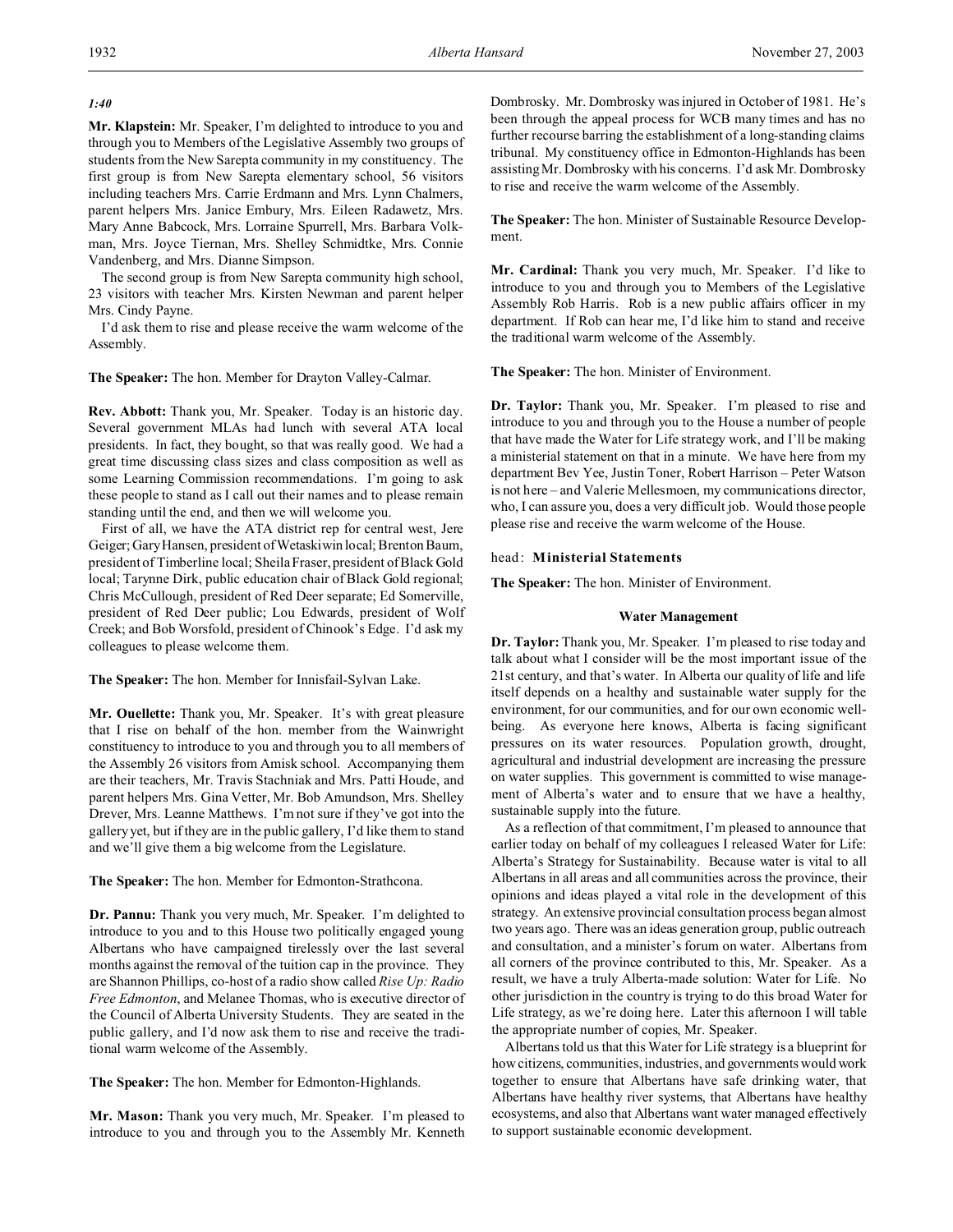In order to fulfill these commitments and meet the specific targets, the actions outlined in this strategy revolve around three core areas: knowledge and research, partnerships, and water conservation. By working together, all Albertans can improve their knowledge. We can take steps to ensure that we have a vital and safe supply of water for drinking and for the ecosystem and for the economy. I believe that if Albertans are going to continue to benefit from a reliable source of clean water, we all have to change the way we deal with water – you, Mr. Speaker, myself, everybody in the House.

In conclusion, I will say that this is an evolving document. As we move forward, we will see things that need to change, Mr. Speaker. We will see things where we need to add more dollars in terms of development. So it is evolving.

Finally, I'd like to thank my colleagues who sit in the House. I couldn't have done it without them. They've been supportive. They've offered constructively critical comments when necessary. So thanks to all my colleagues.

**The Speaker:** The hon. Member for Edmonton-Ellerslie.

**Ms Carlson:** Thank you, Mr. Speaker. We agree that water is a crucial issue for this century. This is a time for wise decisions to be made for the future. We have an obligation to our children and our grandchildren. Therefore, we applaud the government for finally starting the process of developing a water strategy. We applaud that first step they are taking in developing an education system for water conservation.

But that doesn't take the process nearly far enough. We're looking for leadership. We're looking for vision. We're looking for goals and measured outcomes. We haven't seen this in this water strategy. So we need this government to take the next step and make some hard decisions: to inventory the water that we have in this province, to determine what kind of usages we can make of the water we have and where development can occur. Then we have a place where we can devise the strategy for the future. We need this government to not pass the buck and make municipalities responsible for metering, and they have no responsibility there. If it takes dollars, if it takes any other kind of assistance, this government needs to make that commitment, because right now more than half of this province does not have metered water going into households, and that is really irrevocably bad in terms of looking for long-term water conservation.

So while this government has taken the first baby step, the path that we're on leads up a steep hill, and they've got to be way more aggressive before we see the final outcomes.

Thank you.

*1:50*

**The Speaker:** Hon. Member for Edmonton-Highlands, you would like to participate?

**Mr. Mason:** Yes, please.

**The Speaker:** Under our rules we would need unanimous consent of the Assembly because your party is not a recognized party because of the two seats it has in the Assembly.

[Unanimous consent granted]

**The Speaker:** The hon. Member for Edmonton-Strathcona.

**Dr. Pannu:** Thank you, and thank you to all my colleagues in the Legislature for this opportunity for me to participate. There is much to like in the Water for Life strategy announced today by the Minister of Environment. Water is essential in life itself. Climate change, combined with ongoing growth in population and industry, is putting pressure on this essential resource. The focus on conserving and reducing water use is commendable, as is the initiative to improve drinking water quality in all Alberta communities, large and small.

At the same time, serious questions remain, Mr. Speaker. For instance, increasing amounts of our finite water resources are being used by the oil and gas industry for enhanced recovery schemes. Once injected, this water is lost forever. Will the government put some teeth into its standards to phase out these uses by the energy industry?

Secondly, I hope the government won't use the looming water crisis to go on a dam-building spree. There is currently a push to build a dam on the Red River.

Finally, the water strategy must not turn bulk water into a market commodity to be bought, sold, and possibly exported. The New Democrat opposition will be watching closely as this water strategy unfolds.

Thank you, Mr. Speaker.

#### head: **Oral Question Period**

#### **Water Management**

**Dr. Nicol:** Mr. Speaker, the government's water strategy has been carefully crafted. After two years and much stakeholder consultation what we have is a splashy ad campaign and a water strategy full of holes. My questions are to the Minister of Environment. Why are you waiting until 2007, after the next election, to discuss "economic instruments" – in other words, charging for water – as a necessary tool to meet water conservation objectives?

#### **The Speaker:** The hon. minister.

**Dr. Taylor:** Thank you, Mr. Speaker. I would point out that if you look at the strategy, it's a 10-year plan. Before we do move forward on anything, we have to gather information. Our knowledge base is not adequate to make appropriate decisions in some areas at this time. So there has to be a gathering of knowledge, a gathering of scientific information. So in terms of economic instruments, we have to first of all determine: what is the economic value of water to our society? We have to determine that.

Secondly, we have to determine issues around the context of the actual cost of delivering water to you. For instance, we do not know the true cost of accounting in delivering water to the members' houses in Edmonton or Lethbridge or wherever they happen to live. So we have to determine economic value. We have to determine, as I say, the true cost of accounting in water, which we estimate will take us anywhere from one to three years to do in consultation with Albertans, and at that stage, Mr. Speaker, we will be able to consult with Albertans on other issues.

**Dr. Nicol:** Mr. Speaker, to the same minister: how effective will your water strategy be given that you still don't have an inventory of water resources in this province?

**Dr. Taylor:** Well, that's exactly the point I just made, Mr. Speaker. If you look at the budget for the water strategy, about half the budget is operational and about half is capital, and on the operational side we readily admit that we need to develop a knowledge base. That's what the strategy is about.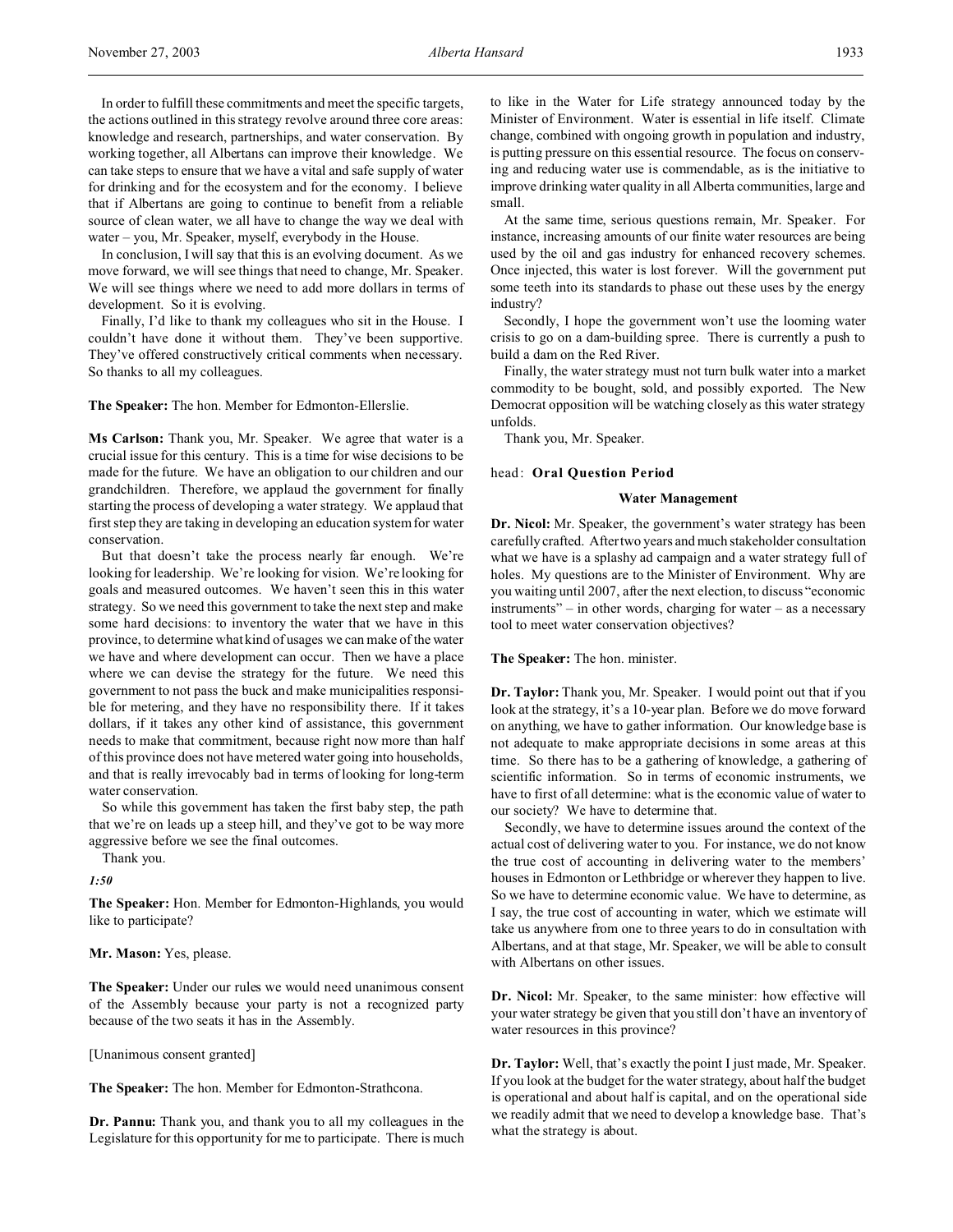**Dr. Nicol:** To the same minister, Mr. Speaker: why does your strategy not openly discuss a plan to conserve water through metering of residential and industrial users?

**Dr. Taylor:** Mr. Speaker, one of the main thrusts of our strategy, one of the three main points, is conservation. I mean, how can you be any clearer than to say con-ser-va-tion. It's very clear; it is one of the main points. Metering for both industrial and homes is very important. I said it at the news conference, and I've said it many times before: if water is metered, people use about half the amount of water than where it is not metered.

**Dr. Nicol:** Mr. Speaker, it's good to hear him talking so positively about metering.

The government's water strategy includes plans for, and I quote: developing a water allocation transfer system to ensure a viable market exists. End of quote. To the minister: does this mean that the licence holders will be able to sell surplus water from their licence and profit from a public resource that is given to them free?

**Dr. Taylor:** Mr. Speaker, we already have in southern Alberta the water allocation transfer system. If I go back to 2001, as the member knows, in the irrigation districts, because they could get about 50 percent of their water for the farmers in each district, they allowed farmers to transfer water to another person. So, in fact, they need a lot of water. If you didn't have enough water, I could transfer, sell water to the member here. The system is in existence today, and it will continue to be in existence. What it does is it drives water to its highest value use.

# **The Speaker:** The hon. leader.

**Dr. Nicol:** Thank you. The minister is talking about determining market value for water. How are you going to do that unless you have a truly open market that's accessible to all Albertans, not just the transfers that you've talked about where one irrigation farmer can transfer to another irrigation farmer?

**Dr. Taylor:** Actually, Mr. Speaker, in southern Alberta in the South Saskatchewan River basin it is broader than just irrigation farmers. Anybody that holds a licence in the South Saskatchewan River basin can transfer water to another user, and it's up to them to determine what sort of deal. Do they transfer it for one year? Do they transfer it permanently? Do they transfer all of it? Do they transfer part of it? That system was in existence, and we see that system being expanded to the rest of the province.

# **The Speaker:** The hon. leader.

**Dr. Nicol:** Thank you, Mr. Speaker. To the same minister again: will this kind of system that he's talking about allow for interbasin marketing of water as well?

**Dr. Taylor:** No, Mr. Speaker. In Alberta's case we have legislation that says that if there's going to be any interbasin transfer of water, we have to have a special act of the Legislature. If you remember, as I'm sure you do, Mr. Speaker, last year I brought forward an act to allow an interbasin transfer around Red Deer, and that's the way we'd have to go. Even in spite of that, if he's suggesting that we will sell water to the U.S., that is clearly prohibited in Alberta law.

#### **Municipal Regulation of Oil and Gas Development**

**Mr. Bonner:** Mr. Speaker, residents of rural Alberta have given up on this government ever fixing its energy deregulation mess. At a meeting last night residents and councillors from the county of Strathcona started planning how to regulate the energy industry at the municipal level because this government has failed to do it at the provincial level. To the Minister of Municipal Affairs: will the government support the efforts of the residents of Strathcona county to regulate the energy industry at the municipal level?

**The Speaker:** The hon. minister.

**Mr. Boutilier:** Thank you, Mr. Speaker. To the hon. member, municipalities are important stakeholders in the EUB decisionmaking process. They often participate in the process along with the residents and ratepayers. Municipal submissions to the EUB could include a comprehensive municipal planning policy on oil and gas development as well as considering the community's long-term growth patterns and sensitive landscapes.

# *2:00*

Now, oil and gas development is seen to be beneficial to all Albertans. The importance of the provincial interest is reflected in the fact that oil and gas wells, batteries, and pipelines are specifically exempted from local municipal planning authority under the Municipal Government Act. The specific section, actually, is 620, for the hon. member's benefit.

Furthermore, section 619 of the MGA provides that the decisions of the EUB take precedence over municipal statutory plans, land use bylaws, and planning decisions.

**Mr. Bonner:** To the same minister: given that municipalities feel that the Energy and Utilities Board ignores their interests, when will the government start to defend municipalities' interests and recommend a review of the EUB's mandate?

**Mr. Boutilier:** Once again, Mr. Speaker, to the hon. member, section 619 of the MGA does state that the decisions of the EUB take precedence over any municipal statutory plan, land use bylaw, and planning decision. That is what's taking place, but clearly it is not pre-emptive of citizens and municipal leaders participating in the EUB process in terms of the concerns that the hon. member has raised.

**Mr. Bonner:** To the Minister of Energy: why is the government's record on regulating oil and gas development so bad that the municipalities feel that they have to do it themselves?

**Mr. Smith:** Well, the short and simple fact, Mr. Speaker, is that the Alberta Energy and Utilities Board is not doing a bad job. In fact, if you look at the most recent press release with respect to gas prices, you can see that gas prices have been reduced.

Mr. Speaker, the important part is that this resource belongs to all Albertans. All Albertans benefit. For example, the county of Strathcona, located immediately adjacent to Sherwood Park, has the highest municipal machinery and equipment tax income in the land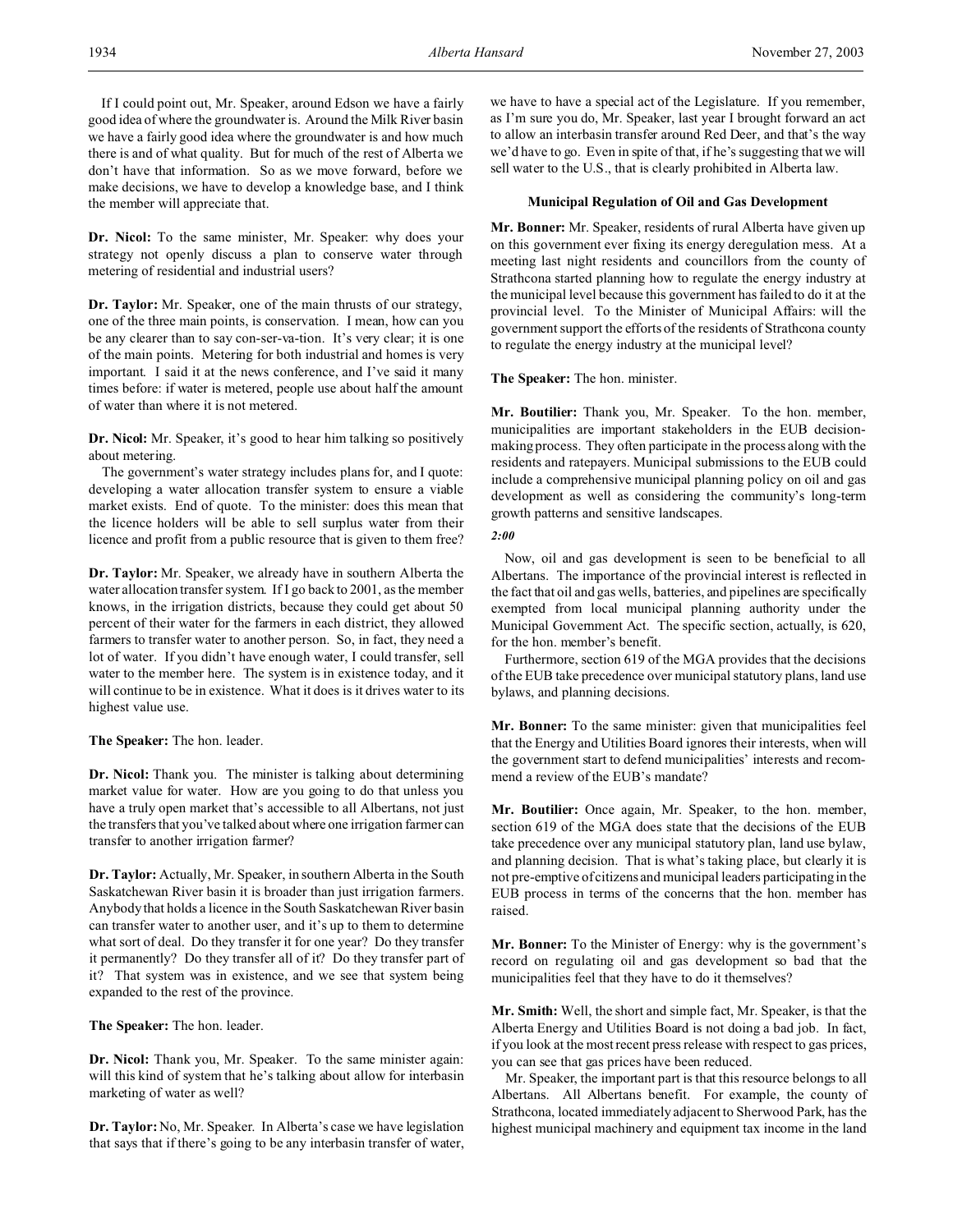because of the way it processes petrochemicals. So, for God's sake, let's take a look at where the money comes from. It's very clear that we operate in the interests of all Albertans, and it has ruled on an all-Alberta basis.

**The Speaker:** The hon. Member for Edmonton-Highlands.

#### **Natural Gas Prices**

**Mr. Mason:** Thank you very much, Mr. Speaker. Yesterday Calgarians learned that December ATCO natural gas bills would jump by 20 percent, something which would have triggered the government's elusive gas rebates. Today Edmontonians learned that to save the government from issuing gas rebates in a nonelection year, they would be stuck paying for the gas used by Calgarians. Calgarians are no doubt relieved to dodge higher energy bills from this government, but Edmontonians are outraged and are demanding to know who stands up for Edmonton. My question is to the Minister of Energy and Member for Calgary-Varsity. Will he stand up for Edmontonians and northern Albertans and direct the EUB to tell ATCO to take a long walk off a short pier?

**Mr. Smith:** Well, Mr. Speaker, if I were telling anybody to take that walk, it would be a member of this Assembly, the one who has actually just asked the question. In order to correct the erroneous preamble, he would only have had to listen to the response to the former question from the Member for Edmonton-Glengarry. The EUB acts in the interests of all Albertans. It walked through the process with ATCO. In fact, I think we should be quite thankful that gas rates aren't as high that they would kick in this rebate and, in fact, are at a lower price.

**The Speaker:** The hon. member.

**Mr. Mason:** Thank you, Mr. Speaker. My first supplementary is to the Minister of Finance and Member for Calgary-Foothills. Will she stand up for Edmontonians and northern Albertans and ensure that funding for Calgarians' natural gas rebates is made available so that Edmontonians don't have to pick up the tab?

**The Speaker:** The hon. minister. Difficulty hearing the question? Actually, it's the same question as the previous one. It was directed to you as both a minister and a member for Calgary: are you going to stand up for Edmonton?

**Mrs. Nelson:** Same answer.

**Mr. Smith:** Can I supplement that, Mr. Speaker?

**The Speaker:** Yes.

**Mr. Smith:** It's very evident that the member does not realize that the job of the government of Alberta, the job of the majority leaders, the job of the government under Premier Ralph Klein is to stand up for all Albertans.

**The Speaker:** We won't mention names because that violates our rules.

Now, to the hon. member, your third question.

**Mr. Mason:** Thank you very much, Mr. Speaker. To the Premier and Member for Calgary-Elbow: will he stand up for Edmontonians and northern Albertans and encourage his ministers . . .

**The Speaker:** Okay. Now, hon. member, we know that we have an audio problem, but did the member look?

The hon. Member for Bonnyville-Cold Lake, followed by the hon. Member for Edmonton-Gold Bar.

#### **Family Violence**

**Mr. Ducharme:** Thank you, Mr. Speaker. Family violence is a very serious issue. Last year there were six deaths attributed to spousal abuse in this province. In 2001 there were five deaths. My question is to the Minister of Children's Services. What is the government doing to prevent similar tragedies from occurring in the future?

**Ms Evans:** Mr. Speaker, the issue of family violence is one that's horrific. It's a tragedy that affects us all. If you put it in purely economic terms across Canada, it's a tragedy that costs Canadians either in the workforce or through health care or through other counseling services \$4.2 billion estimated annually.

In Alberta we have taken great pains over the last year to initiate a number of things. In co-operation with the Alberta Council of Women's Shelters and with the RCMP we have a memorandum of understanding for protocol so that when issues of domestic violence occur, the RCMP are very clear on the management of that, and the shelters in receipt of the individuals are very clear. The interrogation of those that may have perpetrated violence is something that is a learned response by the RCMP. Mr. Speaker, today we are systematically training RCMP officers across Alberta, all 2,200 of them, in the manner in which they respond to domestic violence cases.

Mr. Speaker, we're doing more. We have prevention programs for family and community services. The Premier has announced a roundtable where we can take a look at the community partnerships, our collaboration strategies. With the other ministers that are on the Alberta children and youth initiative, all nine ministers are working together to put their piece of action firmly forward to make a difference both at the community level and in the way government responds to the issues of domestic violence.

**The Speaker:** The hon. member.

**Mr. Ducharme:** Thank you, Mr. Speaker. My last question is also to the Minister of Children's Services. Can the minister tell us: what is the goal of the provincial family violence roundtable and when it will be held?

**Ms Evans:** Mr. Speaker, early in the new year, probably during the month of February, we will have mini regional roundtables to get the collective views from local regions on how we should manage domestic violence, family violence issues, and look at bullying as well in those communities and in those regions. We have planned to have an Alberta-wide roundtable on May 7.

Mr. Speaker, on familyviolenceroundtable.gov.ab.ca youcan learn more or register your support or become involved in the roundtable. Every MLA will receive information about roundtables in their region, and we are working right now to put together that proper team of support so that all of the venues that may need to be covered, including elder abuse, justice issues with the Justice minister and the Solicitor General – in every single solitary area where family violence touches the society in Alberta, we are looking at providing supports for their involvement relative to the roundtable.

Mr. Speaker, one more comment to the member opposite, who does a considerable amount in his community to curb the issues of family violence and profile the need to stop and make Alberta violence free. Government is not and cannot be alone in resolving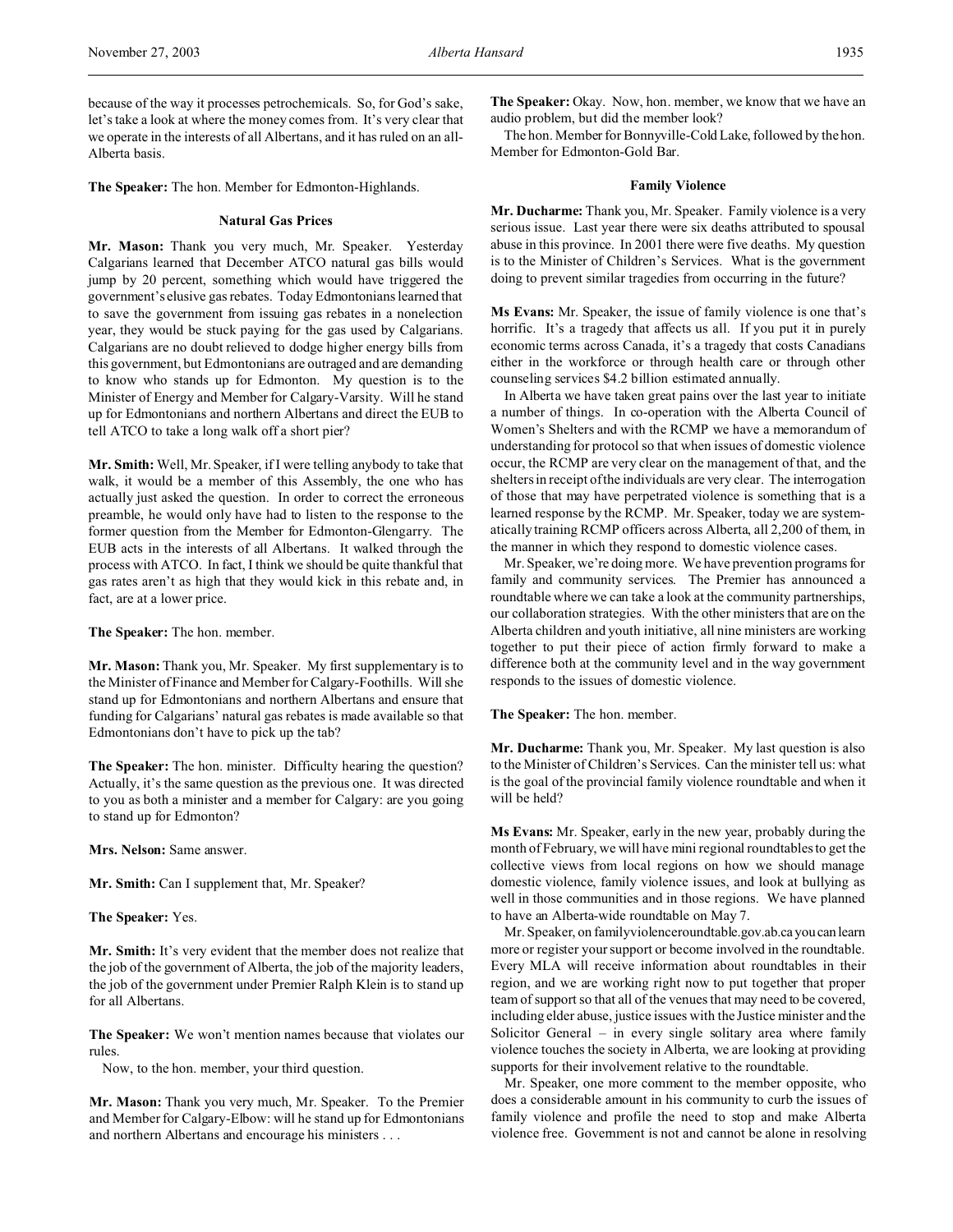**The Speaker:** Hon. Member for Bonnyville-Cold Lake, is that it? Okay.

The hon. Member for Edmonton-Gold Bar, followed by the hon. Member for Lac La Biche-St. Paul.

# *2:10* **Natural Gas Prices** *(continued)*

**Mr. MacDonald:** Thank you, Mr. Speaker. To the Minister of Energy: after ATCO Gas's initial rate filing for December, why did natural gas rates change and increase by \$8 per month on average, or 36 cents per gigajoule, for northern Alberta consumers and drop by \$25 a month on average, or 97 cents per gigajoule, for southern Alberta consumers?

**Mr. Smith:** Well, Mr. Speaker, the member knows full well that that's an answer for ATCO and should be directed to the gentlemen that were introduced earlier in the Legislature today.

**Mr. MacDonald:** Again, Mr. Speaker, to the same minister: how much of this extra \$8 per month from northern Alberta consumers will be used to subsidize consumers in southern Alberta?

**Mr. Smith:** I'd refer him to the three answers, Mr. Speaker, to the previous questions from the Member for Edmonton-Glengarry and the Member for Edmonton-Highlands.

**Mr. MacDonald:** Again, Mr. Speaker, to the same minister: given that the minister's performances at mime for Alberta TV watchers will certainly be better than his performance as Energy minister, will this government force ATCO to wait until after the next provincial election to recover those costs from its southern Alberta consumers, just like it did with electricity bills after the last election with deferral accounts?

**Mr. Smith:** Mr. Speaker, unfortunately, there's not enough time left in question period to correct the errors in the preamble, but I will say that the process of the Alberta Energy and Utilities Board, which has the best reputation in North America if not globally, for the work that it does in regulating an industry that has delivered in the last three years some \$24 billion in hard cash dollars to help this province move toward the most prosperous economic jurisdiction in North America – they do a good job, they did a good job, they're doing a good job today, and I expect them to do a good job tomorrow.

**The Speaker:** The hon. Member for Lac La Biche-St. Paul, followed by the hon. Member for Edmonton-Riverview.

# **Consultation with First Nations and Energy Industry**

**Mr. Danyluk:** Thank you very much, Mr. Speaker. My constituents need some clarification between the government's consultation process with our First Nations and the contractors' issues dealing with oil and gas exploration and development in northern Alberta. My questions today are to the Minister of Aboriginal Affairs and Northern Development. Can the minister please illuminate the difference between consultation initiatives and the contractors' issues?

**The Speaker:** The hon. minister.

**Ms Calahasen:** Thank you, Mr. Speaker. First of all, unfortunately, there have been erroneous reports that have led to some confusion. I would like to state that the contractors using the government's consultation process are two completely separate processes. However, there is a connection between the two, and the connection is that the contractor issues are a symptom of consultation processes not yet completed. So we're trying to deal with these specifically in different ways.

I just want to talk about the aboriginal policy framework, which is a government policy. It has actually committed Alberta to work with the First Nations and aboriginal communities and industry to improve aboriginal participation in the economy. As a result, the consultation initiative was championed by my ministry in the spring of 2003, and we were able to get \$6 million, which was shared between six ministries: Sustainable Resource Development, Energy, Community Development, Environment, Justice, and of course Aboriginal Affairs and Northern Development.

This was to ensure that the development of regulatory processes affecting land and resource management was to occur. This also meant that we would work with the First Nations and make sure that we began a consultation process, because, Mr. Speaker, once we develop the consultation policy and the guidelines, First Nations and other aboriginal communities and industry and governments will have a better understanding of our individual roles and responsibilities.

**The Speaker:** The hon. member.

**Mr. Danyluk:** Thank you very much, Mr. Speaker. My only supplemental is to the same minister. I think that I heard most of it, but I need to know: what has occurred to date, to now, and when can we expect a policy or guidelines to be completely in place?

**Ms Calahasen:** Mr. Speaker, so far we have met with representatives from First Nations and industry and a number of other groups that had wanted to be involved. We have just begun the second round of meetings to ensure that we know what they have told us and to confirm what they have said to us. Whatever we do, we want to move forward and make sure that we listen to all parties that have been involved. This is a complex issue, and change can't be made overnight. However, improving and developing mutually beneficial relationships among industry, government, and First Nations is an integral part of the work we are committed to fulfilling. It's our intent to have that policy ready by spring of 2004.

# **Universities' Business Plans**

**Dr. Taft:** Mr. Speaker, for several years the Minister of Learning has asked universities to submit business plans for his approval. To that minister: what process of review does his department undertake with these business plans?

**The Speaker:** The hon. minister.

**Dr. Oberg:** Thank you very much, Mr. Speaker. Each and every institution under the Government Accountability Act is responsible to submit business plans to me. We review the business plans and, essentially, file them, give any comments, if we have any comments, back to them. We do not change and have not yet changed these business plans. The only institution that is exempt from this is the Banff Centre. Included in Bill 43 is the mandatory ability for the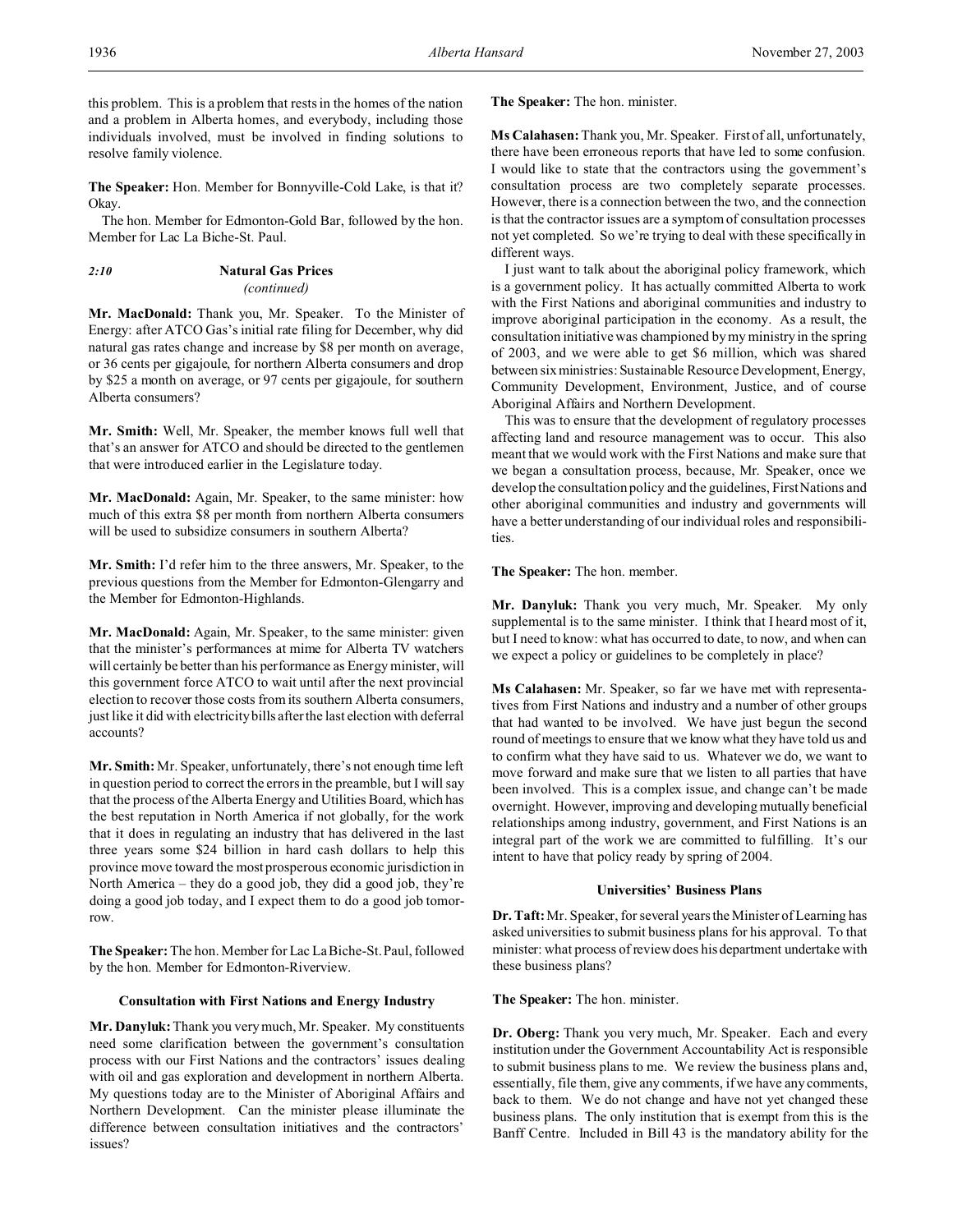Banff Centre to submit business plans to the minister for approval as well.

**The Speaker:** The hon. member.

**Dr. Taft:** Thank you. Has the Department of Learning ever requested changes to a university's business plan?

**Dr. Oberg:** Mr. Speaker, off the top, I would suggest no, but I know that there may have been some very minor ones in the way that the business plans are formatted. There have never been any major ones.

**Dr. Taft:** Given that provincial government funding for the University of Alberta is below 50 percent of the university's total budget, on what basis does the minister assume the right to control the business plans covering 100 percent of the university's expenditures?

**Dr. Oberg:** Well, Mr. Speaker, in Alberta we have a huge interest in our postsecondary education, not just on the operational side but also on the capital side. It's absolutely imperative that we know what the universities are doing, that we know the direction the colleges are taking, that we know the directions the technical institutes are heading in, in order for us to budget, in order for us to plan. The access fund is a perfectly good example of that, where we're able to say: this is where we want to go. Universities and colleges and technical schools then say, "Well, we want to go in this direction," and it becomes very much a combined effort.

Mr. Speaker, it's absolutely critical that the public of Alberta – the public of Alberta – have the knowledge of the business plans of the postsecondary institutions of Alberta. I find it very hard to believe that this hon. member would not want the public of Alberta to have the ability to see the business plans.

**The Speaker:** The hon. Member for Calgary-Shaw, followed by the hon. Member for Edmonton-Mill Woods.

#### **Deerfoot Trail Extension**

**Mrs. Ady:** Thank you, Mr. Speaker. For the last three years the constituency of Calgary-Shaw and the constituency of Highwood as well as the entire city of Calgary have been watching with some excitement and anxiety as the construction of the Deerfoot Trail extension has been proceeding. As you know, this is an important part of the north/south trade corridor, and it is very much hoped in my neighbourhoods that it will relieve some of the traffic congestion. My question is for the Minister of Transportation. I understand that the long-awaited Deerfoot Trail extension is going to open on Friday, and I was wondering if the minister could tell me if this large and important project has been able to stay on budget.

**The Speaker:** The hon. minister.

**Mr. Stelmach:** Thank you, Mr. Speaker. I'm extremely pleased to announce on behalf of our colleagues here in the Legislature and on behalf of all Albertans that, yes, we are going to officially open the extension of the Deerfoot Trail tomorrow.

This is a \$100 million project that has come to completion. It is a three-year project, and it's about a month off schedule, with outstanding results by our contractors, our consulting engineers, given all of the many people in the construction of that road. Not only will it improve the safety of the traveling, motoring public in that particular area and the surrounding communities, but, as the

hon. member mentioned, it is a critical improvement for our north/south trade corridor, and in the end it helps improve our competitiveness in the marketplace.

# *2:20*

**Mrs. Ady:** Mr. Speaker, I only have one supplemental question. I have had the privilege of driving down this extension and was so impressed with the beauty of the valley that it goes between. As you know, it crosses the Bow River, and there are fish and wildlife habitats there. What did Alberta Transportation do to minimize the environmental impacts?

**Mr. Stelmach:** Mr. Speaker, on the environmental issue, we spent a considerable amount of time with the consulting engineers trying to mitigate all of the risks to the environment. The first thing done was to build a bridge, so to speak, for the wildlife to pass under the highway during the construction. We also had to put a fence along the highway to ensure that we didn't have any deer or coyotes wandering out onto the highway and into the construction. Most importantly, the Bow River Bridge was moved about 40 metres to the west because there was some critical fish habitat that we didn't want to risk any damage to. We took exceptional care to ensure that any drainage, any type of turbidity in the water was completely minimized or eliminated. As a result, this is a project that we can hold as applying to other projects in Alberta in terms of ensuring the protection of the environment.

# **Calgary Board of Education**

**Dr. Massey:** The Minister of Learning announced with some pride that the Calgary board of education will have a balanced budget. What the minister failed to mention is that that board lost another 260 teachers, 127 support staff, and 25 custodial staff. My questions are to the Minister of Learning. How can the government continue to proudly announce budget surpluses while a major school board in this province was given no choice but to continue to cut teachers and to increase class sizes?

# **The Speaker:** The hon. minister.

**Dr. Oberg:**Thank you very much, Mr. Speaker. The Calgary board of education came in right on budget this year. I believe it was .25 or .025 percent, so the surplus, quite obviously, is minimal. Part of the job of any elected trustee is to ensure that they are fiscally accountable. The school boards have another job, which is to ensure the delivery of educational services, and often the fine line that is between, that these large school boards have to walk, has to be managed each and every day.

Mr. Speaker, the nice thing about the Calgary board of education is that their results continue to be excellent. The students continue to do well. The students continue to learn well. Were there issues this year with teachers being let go, contracts not being renewed? Yeah, there were. The Calgary board of education had to make some very tough decisions, decisions that were not easy at all, but they did them in what they feel was probably the best way that they could, and I certainly applaud them for that. I applaud them for their difficult decisions, and I applaud them for coming in with a budget that is on-line.

**The Speaker:** The hon. member.

**Dr. Massey:** Thank you, Mr. Speaker. Again to the same minister: given that underfunded Calgary schools had to turn to school fees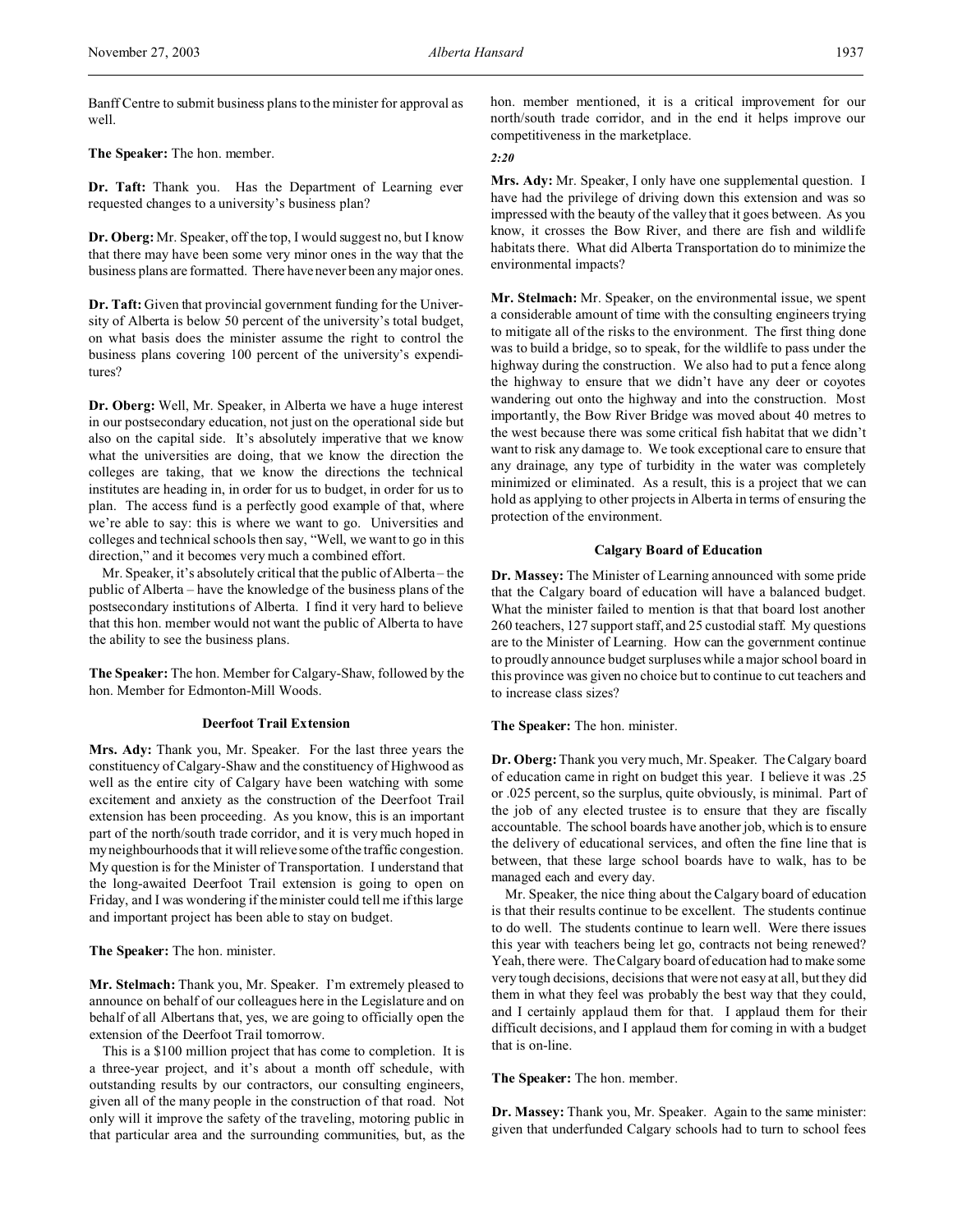and that a parent has calculated that the fees amount, effectively, to a 40 percent provincial tax rate for some families, will the minister do the right thing and offer the Calgary school board some financial relief?

**Dr. Oberg:**Well, Mr. Speaker, about a week and a half ago we gave all the boards in Alberta some financial relief to the tune of around \$90 million. Thirty million dollars of that was given in July of this year; another \$60 million was given now. So that's a considerable amount of financial relief for the boards of all of Alberta, not just Calgary. It's pretty hard to selectively pick one specific board when the money is given out to all boards in exactly the same fashion.

**The Speaker:** The hon. member.

**Dr. Massey:** Thank you, Mr. Speaker. Again to the same minister: has the minister considered offering the Calgary board of education some relief through a onetime expenditure from the province's surplus to help pay off their long-term debt?

**Dr. Oberg:** Mr. Speaker, this year in the long-term debt of the Calgary public board I believe they're down to about \$12 million or \$13 million or \$14 million. Their payments are actually ahead of schedule from what they were, and they have continued to make them.

Again, Mr. Speaker, I go back to the same point that I just made. Over the past 10 or 15 years all boards have received the same amount of dollars. Back in May of 1999 we did give all the boards a onetime payment of \$151 million, which was to eliminate all deficits. At that particular point in time, there was about \$25 million to \$30 million that was turned out that the Calgary board was paid. They continued to make those payments because [inaudible]

**TheSpeaker:** The hon. Member for Edmonton-Strathcona, followed by the hon. Member for Edmonton-Meadowlark.

#### **Postsecondary Education Funding**

**Dr. Pannu:** Thank you, Mr. Speaker. Yesterday the government announced that it is on track to post yet another multibillion dollar budget surplus. The government can't seem to find enough mattresses to stuff this windfall into, yet universities, colleges, and technical institutes are announcing tuition increases next year ranging from 5 to 10 percent. My questions are to the Minister of Finance. Why does the government place a high priority on racking up multibillion dollar budget surpluses than it places on giving postsecondary students a break by freezing tuition fees?

**Mrs. Nelson:** Well, Mr. Speaker, part of the process that we've gone through was to put forward a fiscal plan that balances off the needs of Albertans but also recognizes that programs have to be sustainable, and in doing that, we recognize that if we ramp up programs in one year when we have banner oil and gas revenues, the next year we likely would have to hold back on some of the programs, which those guys would like us to do.

We're not going to do that. We've struck a balance where we recognize, I believe and our colleagues believe, the needs of the core programs of this government, but we've also said: let's put money aside for when we don't have those revenue bases so that those programs are preserved and protected. That's what's in the sustainability fund, and we were able this year to say that we're going to fully fund that protection for Albertans in the long term. Plus, we've said that we will put the balance of the dollars into continuing to pay off our debt, which secures the future for our kids and our grandkids. Plus, we said that we will add dollars to our capital account. To me that's the right balance, and I hope that the hon. member will agree with that.

**The Speaker:** The hon. minister to supplement.

**Dr. Oberg:** Yes. Thank you, Mr. Speaker. The hon. member asked specifically about tuition fees. The institutions right now are working under the 30 percent cap that is existing at the moment. They have the ability to raise their tuitions approximately \$276 this year at most. I would just like to read something that the hon. member said at the debate on November 25: "Mr. Chairman, it's of absolute and critical importance that the independence of universities [is] maintained." Their independence in picking their tuition fees is exactly what is being maintained.

**The Speaker:** The hon. leader.

**Dr. Pannu:** Thank you, Mr. Speaker. My second question is again to the Minister of Finance. Given yet another corporate tax cut in this year's budget, why is the government imposing higher tuition fees on Alberta's young people, who pay for corporate tax handouts?

**Mrs. Nelson:** Mr. Speaker, creating the right framework for the long-term security of the province becomes critically important. The structure in this province is one that balances things off, and it's seen maybe not by this hon. member but by people from the province and from outside the province. When I go to a Finance ministers meeting and have another minister say, "Our young people are migrating to your province," they're coming here because there's opportunity, there's a future, and there's an opportunity for them to have their children have a long-term future. Why is that? Because we have an attractive package on the fiscal side which includes low taxes overall on the personal side but also on the corporate side, which means that there are jobs. There's a long-term economic future for these people coming to this province and for people that live here.

So striking that balance, again, becomes very important, and I can tell you that students coming out of the university are grateful that there are opportunities for two or three different types of positions for them to go into when they graduate from the universities and the colleges and the technical schools in the province of Alberta. They have the opportunity. That's not present anywhere else in Canada. *2:30*

**The Speaker:** To supplement, hon. minister?

**Dr. Oberg:** Absolutely, Mr. Speaker. The hon. member made an insinuation that the government sets tuition fees. It is the government that limited the raises of tuition fees. In fact, the hon. member in the debate on Tuesday night said that

taxpayers also expect as democratic citizens their institutions such as universities to have the full freedom to express themselves on matters that the members of the universities . . . think are critical to the preservation, protection, and enhancement of public interest and common good.

That's exactly what the universities told us.

**The Speaker:** Okay. The hon. leader briefly and the response briefly. We've now spent six minutes on this exchange. This is question period, not debate period.

The hon. leader.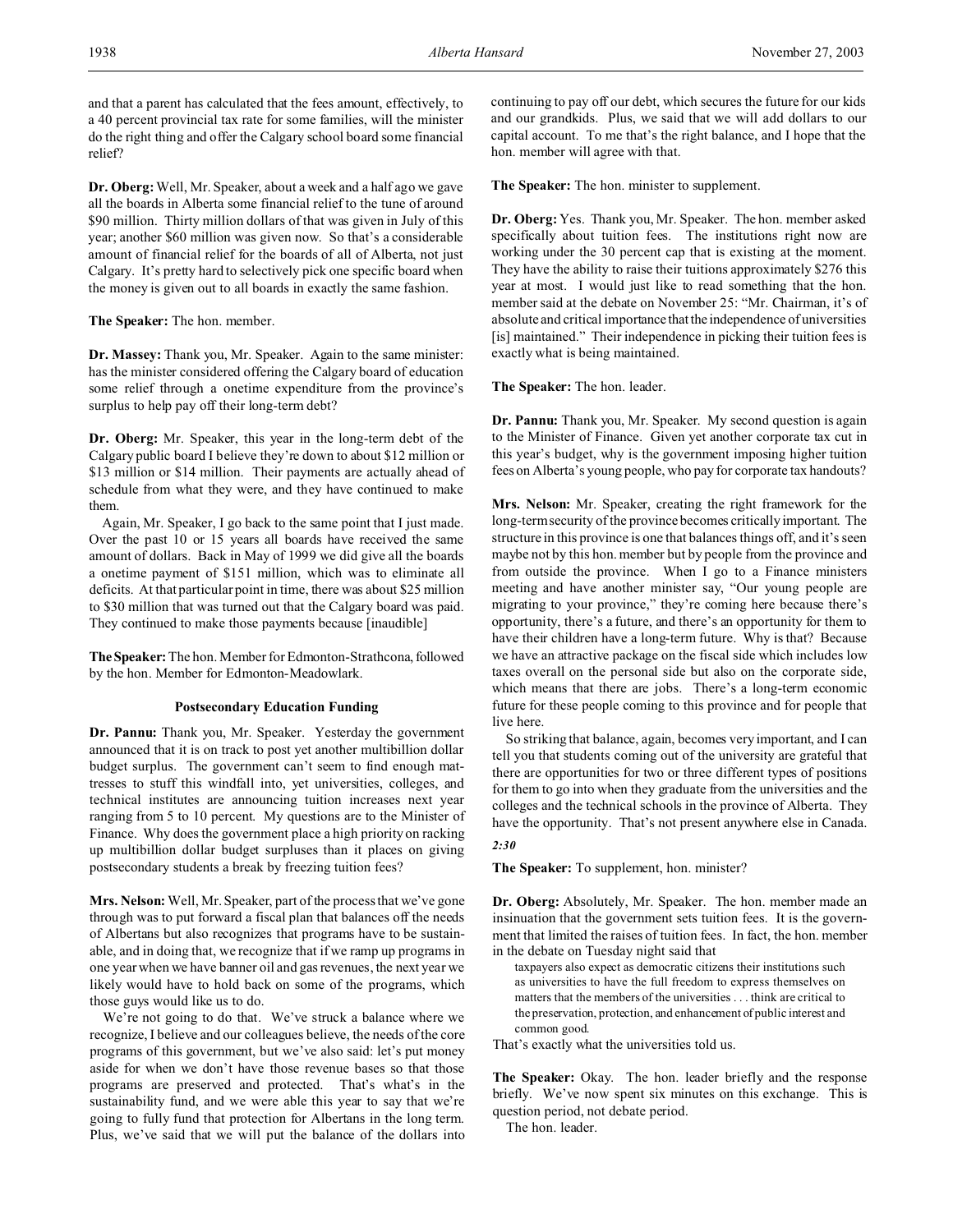**Dr. Pannu:** Thank you, Mr. Speaker. With that kind of balance, one couldn't even ride a bicycle.

To the same minister: why doesn't this minister get her priorities straight, take the roughly 1 percent of the projected surplus that would be required to freeze tuition fees, and give postsecondary students a break?

**Mrs. Nelson:** Mr. Speaker, I believe that our government's priorities are straightened out, and this hon. member should maybe get onboard. We're concerned with the people of this province. We're concerned with our kids, we're concerned with our grandkids, and we want to leave them with something that they can afford to sustain and flourish on and be able to have a profitable future in this province. This person would destroy that.

**The Speaker:** The hon. Member for Edmonton-Meadowlark, followed by the hon. Member for Edmonton-Centre.

# **Flu Shot Campaign**

**Mr. Maskell:** Thank you, Mr. Speaker. I'm one of the many thousands of Albertans who's had a flu shot this fall. It's my understanding that Alberta, in fact, has had one of its most successful flu shot campaigns ever. I thought I was well protected until I heard media reports that a new strain of influenza known as A-Fujian has appeared worldwide. Media reports claim that the current vaccine holds little protection against this deadly new strain. My question is to the Minister of Health and Wellness. Minister, I guess I'm getting cynical in my old age or maybe a little nervous or worried, but I'm wondering: what is the point of Albertans getting their flu shots?

**The Speaker:** Please, hon. member. *Beauchesne* 408 says that questions should "not inquire whether statements made in [the press or] a newspaper are correct." I hope that's not the intent of the question.

#### **Mr. Mar:** Nor will it be the intent of the answer, Mr. Speaker.

The A-Fujian strain of flu is closely related to the A-Panama strain of flu, and the A-Panama strain is one of the three components of the current flu vaccine. The provincial health office implemented its 2003 influenza plan in October of this year. It strongly advises Albertans to get flu shots. Albertans should be aware of flu symptoms like fever, aches, chills, and they should limit contact with people when these symptoms are present.

Finally, Mr. Speaker, just last week the World Health Organization reported that the current flu vaccine does offer significant protection against influenza caused by the new A-Fujian strain.

**The Speaker:** The hon. member.

**Mr. Maskell:** Thank you, Mr. Speaker. My first supplemental is to the same minister. Seniors – that's the 65-plus group – children, and people with chronic health problems are extremely vulnerable. Is there anything that can be done to protect these citizens?

**Mr. Mar:** Well, seniors, health care workers, those living with chronic illness continue to be the major target groups for immunization against influenza. From last year's campaign, Mr. Speaker, roughly two out of every three seniors in this province got a flu shot. This flu season my department has enhanced the immunization program by offering vaccinations at no charge to anyone living with somebody who is at high risk.

We reached our goal of immunizing 90 percent of long-term care

residents. We surpassed our goal of 65 percent of workers in those facilities getting a flu shot. We certainly encourage all health care workers to get their annual flu vaccination to protect not only themselves but their families and the people that they look after.

**The Speaker:** The hon. member.

**Mr. Maskell:** Thank you, Mr. Speaker. My second supplemental is to the same minister. Is this strain of flu the precursor to a pandemic illness?

**Mr. Mar:** Mr. Speaker, this current flu is not considered to be a pandemic illness. The World Health Organization has identified this strain of flu as being a minor genetic shift of the virus. I can tell you that within the last two weeks A-Fujian has been found here in Alberta. As of November 15 we identified 654 cases of influenza, and only 15 of those cases have been the A-Fujian influenza strain.

Mr. Speaker, of course, many people will be aware and will recall that earlier this week the province launched its pandemic influenza plan. The goals of this plan are to reduce the incidence of serious illness and death and to try and reduce the disruption to communities and to try and slow down the spread of such an influenza pandemic when it arrives.

**The Speaker:** The hon. Member for Edmonton-Centre, followed by the hon. Member for Edmonton-Beverly-Clareview.

#### **Street Divergence Program**

**Ms Blakeman:** Thank you, Mr. Speaker. In the 2002 budget debates the Solicitor General outlined her strategy for the street divergence program, which diverts mentally ill people into appropriate programs and away from the criminal justice system. Six months ago the minister of health talked about the excellent diversion project in Calgary. At the time, he indicated that funding was only secure until March of 2004. My question is to the Solicitor General. Has the minister decided which ministry will keep this program running?

**Mrs. Forsyth:** Well, Mr. Speaker, I appreciate the question. This is a program that is clearly run by the minister of health, and if I may, it's been a very, very successful program. We've been pleased with what's happened. We believe that the mentally ill should not be allowed to enter the corrections facilities, and we're pleased with the program.

**The Speaker:** The hon. member.

**Ms Blakeman:** Thank you. Then I will direct the next question to the Minister of Health and Wellness. Is there a timetable for introducing this same program into other centres in Alberta?

**Mr. Mar:** Not at this time, Mr. Speaker.

**Ms Blakeman:** Why not?

**Mr. Mar:** Well, Mr. Speaker, we haven't completed our evaluation of the current program.

**The Speaker:**The hon. Member for Edmonton-Beverly-Clareview, followed by the hon. Member for Grande Prairie-Smoky.

#### **Grandparents' Access to Grandchildren**

**Mr. Yankowsky:** Thank you, Mr. Speaker. My questions are all to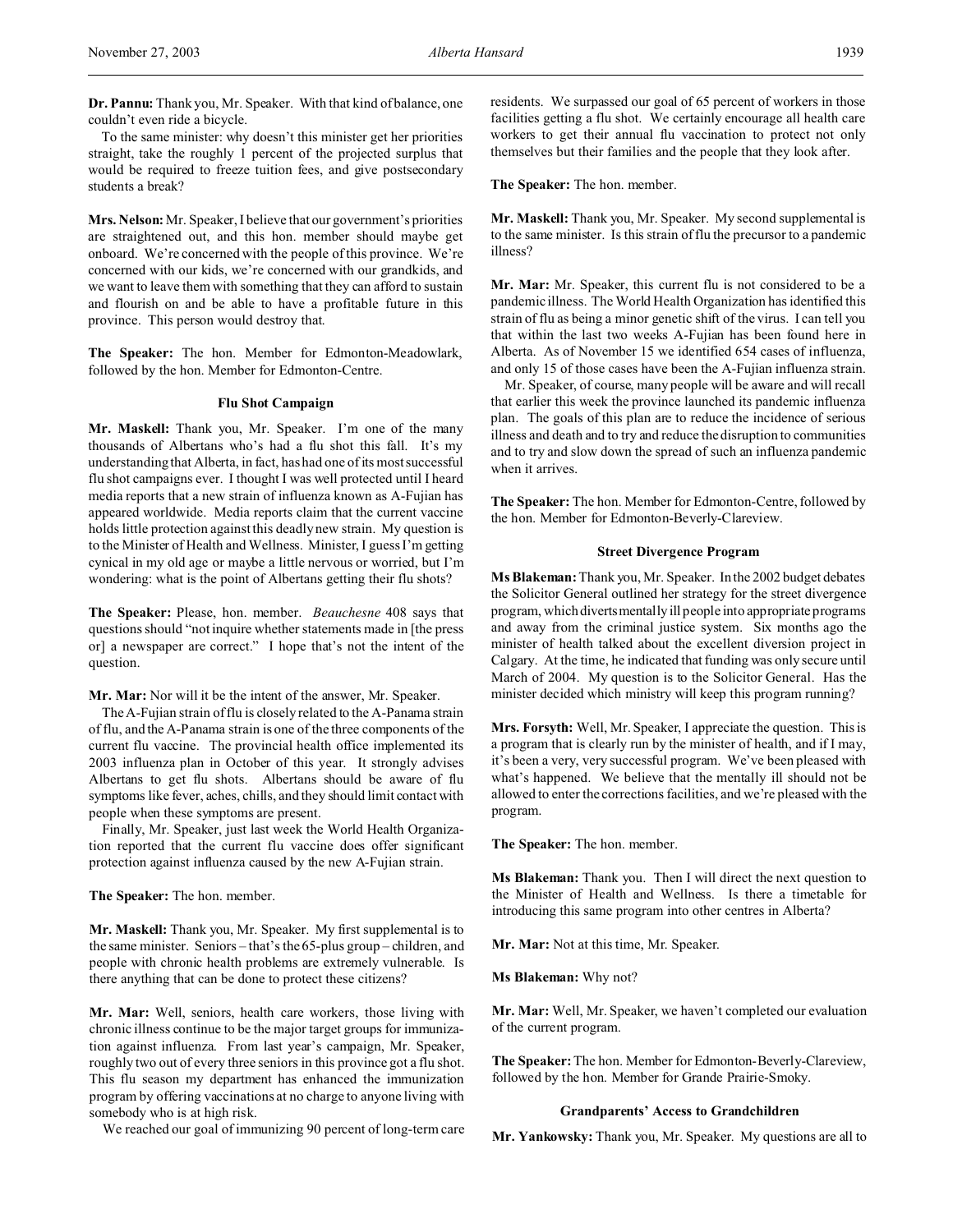the Minister of Justice. Respondents to the Alberta law reform stakeholders report indicated that grandchildren should have the right to have a relationship with their grandparents. Can the minister tell this Assembly: why don't grandchildren have this right whether they are from a one-parent or two-parent family unit?

#### **The Speaker:** The hon. Minister of Justice and Attorney General.

**Mr. Hancock:** Well, thank you, Mr. Speaker. Actually, we don't set out the rights of grandparents, but I do remember dealing with changes to the Provincial Court Act. It was actually brought forward under a private member's bill by the Member for Calgary-Fish Creek, now the Solicitor General, some years ago, which provided for grandparents' ability to apply to the court for access to grandchildren when that was being denied by their parents.

We did a review of family law. In fact, the bill on family law is going to be before the House today, so I won't speak directly to that. But in the course of that consultation, of course, it became clear that some Albertans wanted greater access by grandparents and, perhaps, a presumption of grandparents' right of access. Others believed that parents should be in the position to make the decision. Albertans recognize that grandparents play a very important role in the lives of grandchildren, and the Provincial Court Act, by providing that right of access, which is going to be brought forward into Bill 45, will recognize that.

Albertans, however, also recognize the need for guardians, who are usually parents, to protect and guide children and for the right of parents to make decisions in the best interests of their children. We have heard from many parents who say that there's a financial and emotional cost to contested applications by grandparents, particularly when in many cases the courts will also reject the grandparents' application. So we have to strike a balance, Mr. Speaker, so that we do not prevent grandparents from applying for access, because each individual case has got to be determined within the best interests of the child.

The law as it stands now and the law as it will hopefully be is that parents should make the decision with respect to the children. Grandparents, if they cannot resolve issues within the family, would have the right of access to the courts to have the courts make a determination about what's in the best interests of the child.

#### *2:40*

**Mr. Yankowsky:** Mr. Speaker, again to the minister. Respondents to the same consultation indicated that when parents deny grandparents access to grandchildren, they should be required to provide valid reasons for denying access. Why are parents not required to provide valid reasons for denying their child access to their grandparents, their larger family unit?

# **The Speaker:** The hon. minister.

**Mr. Hancock:** Well, thank you, Mr. Speaker. Again, the member is absolutely right. Respondents to the law reform project did say that, but other respondents also said that applications in intact families cause disruptions and ignore the rights of parents to decide what's in the best interests of the children in their care. Clearly, we can't have it both ways. This is proof of the complexity of the issue and the fact that there are a number of aspects which have to be taken into account. We feel that we've struck the appropriate balance in what has been determined to be brought forward.

There is no presumption of contact between a child and a grandparent, but as I said before, when parents and grandparents can't agree, there needs to be a mechanism to resolve that dispute and to resolve that dispute in the best interests of the child, and that is allowing the grandparents to apply for a contact order. But it is up to the grandparents to show the reasons why the contact is beneficial to the child and the reasons why the denial is unreasonable. The court then will take into account the significance of the relationship, if any, and the other aspects of concern which show that it's in the best interests of the child.

#### **The Speaker:** The hon. member.

**Mr. Yankowsky:** Thank you, Mr. Speaker. The minister referred to the high emotional and financial costs of these disputes. Can the minister advise what steps his department has taken to address the cost of applications for grandparent access or other family law matters?

**Mr. Hancock:** Well, Mr. Speaker, of course, in almost all family law matters that go to court, the financial and emotional costs are far too high, and that's why we work very hard to try and encourage collaborative law processes, to try and encourage processes which involve precourt processes in terms of family counseling and family mediation. We've developed a series of family law books that help people who choose to make applications without a lawyer. They're available at the family law information centres in Edmonton and Calgary.

Our department boosts a number of important projects to help people work collaborativelytowards resolving disputes on their own: as I mentioned, programs of mediation, courts are participating with judicial dispute resolution, and of course there's the very successful parenting after separation program, all of which are designed to reduce conflict, help parties refocus their energy on the children, and deal with the primary aspect, which, I can't say often enough, is what's in the best interests of the child.

#### head: **Members' Statements**

**The Speaker:** Hon. members, in 30 seconds I'll call upon the first member to participate in Members' Statements.

The hon. Member for Grande Prairie-Smoky.

#### **Natural Track Luge Races**

**Mr. Knight:** Thank you, Mr. Speaker. Races down the Smoky River hill near DeBolt, Alberta, in January are designed to put the sport of natural track luge on the path to the 2010 Olympics. Grande Prairie is reaping the rewards of Canada's successful Winter Olympics bid by getting to host the first-ever Canadian World Cup natural track luge races January 2 to 4, 2004. It's the first of many races to be held in Canada during the next several years, all with an eye to getting the sport into the Olympics. With DeBolt having the nation's only sanctioned track to date, it will likely play host to future World Cup races.

The decision came after Vancouver/Whistler was named as host for the 2010 Winter Olympics. It's part of a long-range plan to get the sport's international federation to have the sport in the Winter Olympics. Grande Prairie will get international exposure as the races are broadcast in central Europe, where the sport draws bigger television audiences than downhill skiing and is second only to soccer.

Again, Mr. Speaker, Alberta is a leader in Canada, and Grande Prairie is a leader in Alberta.

Thank you.

**The Speaker:** The hon. Member for Bonnyville-Cold Lake.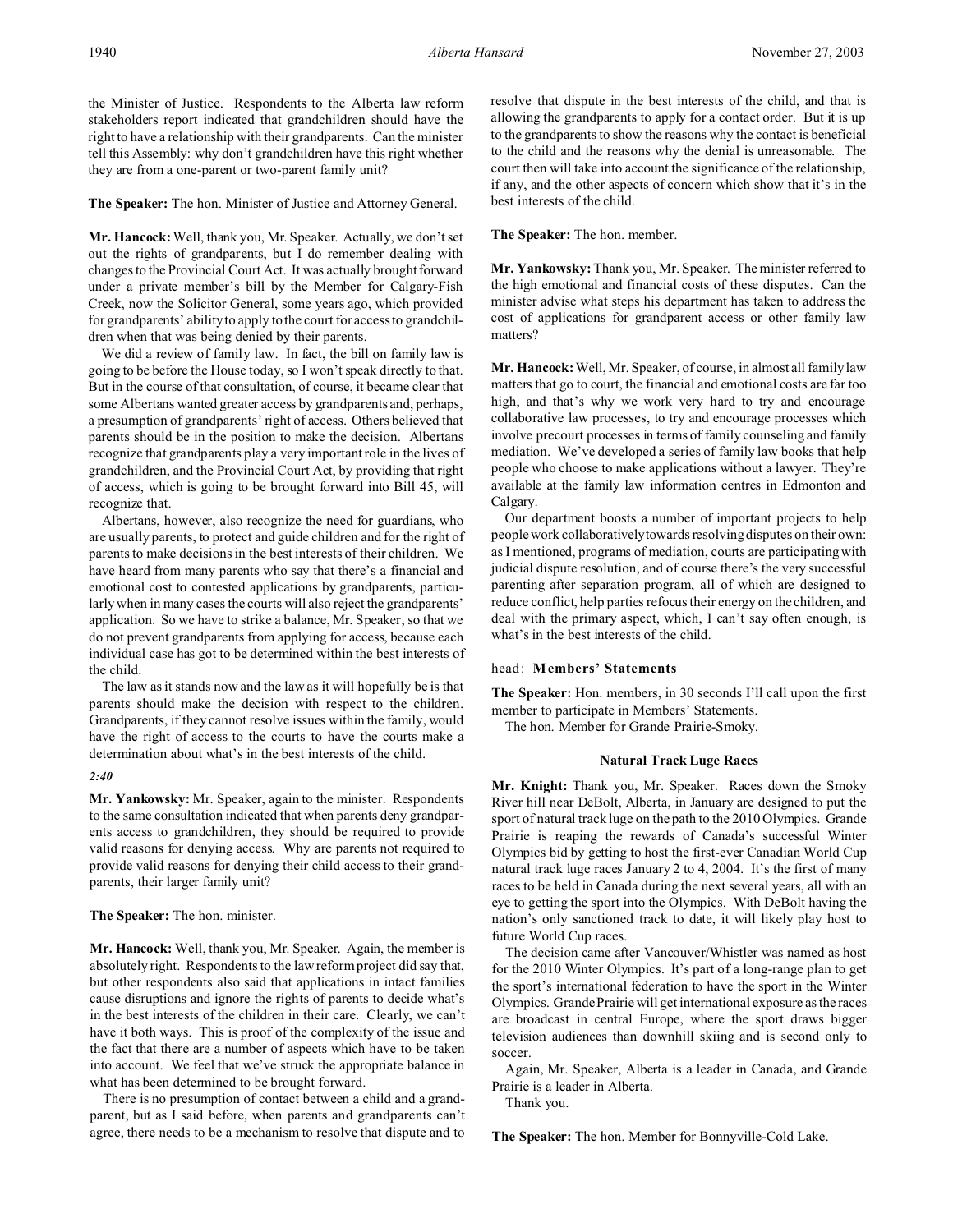### **Bonnyville White Ribbon Campaign**

**Mr. Ducharme:** Thank you, Mr. Speaker. Today I rise to recognize the Bonnyville White Ribbon campaign. The Bonnyville White Ribbon campaign has the distinction, along with the cities of Toronto and Sarnia, Ontario, of having the longest-running campaign addressing the issue of men's violence against women. November 25 through December 6 marks White Ribbon Week. During this week, men of goodwill wear white ribbons to symbolize their pledge to neither commit, condone, nor remain silent about men's violence against women in our society.

Many people who talk about violence against women cite statistics that show an incredible number of men victimizing far too many women, but one fact about this form of violence stands out more than any other: 76 percent of the victims are assaulted by someone they know. It would be too easy to say that women need to be protected from the stranger lurking in the shadows. Some people believe that arming women with a whistle or signing them up in a self-defence class could reduce the victimization of women, but it isn't that simple. Husbands, boyfriends, acquaintances, and coworkers are committing these horrible acts, not just the stranger on the street. We hope that these men will one day take a long look in the mirror and see what they have become. Maybe they would change after realizing the effects of their horrible behaviour.

If we saw signs that these problems could be solved without our help, then we wouldn't need the White Ribbon campaign. Wearing these ribbons is a way for everyone, especially men, to show their anger toward violence against women.

Everyone has a mother, and most of us have a wife, a sister, or a daughter. What would happen if they had been raped, beaten, or murdered? Stop and think about the anger and the hopelessness that would stay with you for years if not forever. Imagine the feeling of shame and terror felt by the victim. You must also remember that you would most likely have met the man who committed the offence.

There is no denying that violence against women is a horrible problem with few easy solutions, but there is no doubt that the first step is awareness. I encourage all members to wear a white ribbon and recognize the horror that thousands of women in Alberta must endure.

In closing, I wish to commend the local organizers for undertaking the White Ribbon campaign to raise awareness of and to counteract domestic violence in the Bonnyville-Cold Lake constituency.

Thank you, Mr. Speaker.

**The Speaker:** The hon. Member for Edmonton-Mill Woods.

#### **Adequacy Funding for Education**

**Dr. Massey:** Thank you, Mr. Speaker. The report of the Learning Commission has given new urgency for the need to provide a school funding formula that focuses less on equity and more on adequacy. Simply put, adequacy funding provides the dollars needed to ensure that all children perform at a high level. We need a shift in financing from thinking about the number of dollars being put into the system to the number of dollars needed to ensure that students meet specific objectives, a shift from inputs to outcomes.

In Alberta adequacy has been defined as the number of dollars that the government deems available. The dollars decided upon have little to do with students and much to do with politics. These political decisions to cut school funding or increase funding in no way are decisions based on the dollars needed to make possible predetermined student achievement.

The Learning Commission has provided a useful start in helping

us shift our thinking and helping us begin to understand how much money should be allocated to our schools. Recommendations 5 through 9 begin the work of defining outcomes. We have been given a starting list of intellectual, personal, and value expectations for specific grades and for high school graduates. Fleshing out that list and assigning the dollars needed to make attainment possible is the heart of adequacy funding.

A focus on adequacy will involve a major change in the way schools operate. We will need better systems for diagnosing and tracking the progress of individual students. We will need different organizations that will allow students who complete a course quickly to move on to the next level without waiting for the start of a new term. We will need a broader range of assessment practices than are now in use.

The commission has provided valuable direction for learning in Alberta. However, the promise of the commission will be lost if the province fails to change the current approach to funding and provide adequate funds to make the recommendations a reality.

Thank you.

**The Speaker:** The hon. Member for Edmonton-Strathcona.

#### **Alberta Seniors**

**Dr. Pannu:** Thank you very much, Mr. Speaker. The Alberta government is responsible for supporting the well-being and independence of Alberta seniors. It says that its programs and services are designed to help those in-need seniors live healthier lives and more independent lives, preferably living in their own homes and their own communities.

#### *2:50*

However, since 1993 the Tory government's words have been contradicted by its actions many times over by making changes to programs that result in seniors paying more for necessities. The following puts a lie to the long-cherished belief that with hard work and perseverance anyone can afford a secure retirement. Here is that list: loss of dental care and eye care coverage, rental increases for seniors' accommodations, deregulation of utilities leading to intolerably high utility bills for seniors, an increase in the copayment for prescriptions drugs, and the elimination of health care premium exemptions.

In some cases programs have been eliminated entirely. In other cases, means testing has been introduced. Perhaps the unkindest cut of all took place this summer, that being the unilateral decision with barely a month's notice to hike the accommodation rates in longterm care facilities between 40 and 48 percent.

The Coalition of Seniors Advocates, COSA, has noted that Alberta seniors have been economically brutalized by the so-called Alberta advantage, that has taken away many essential services and benefits that seniors enjoyed prior to 1997, and that these service cuts have caused unbearable hardship for many seniors. The Alberta Council on Aging, who are overwhelmed working for and helping seniors, believe that we should all be recognizing seniors' contributions, not devaluing them.

There is a quip that goes something like this, Mr. Speaker: it gets harder and harder to make ends meet, especially if someone keeps moving the ends. The Tory government needs to stop moving the ends farther apart and stop its attack on the retirement savings of the province's seniors.

Thank you.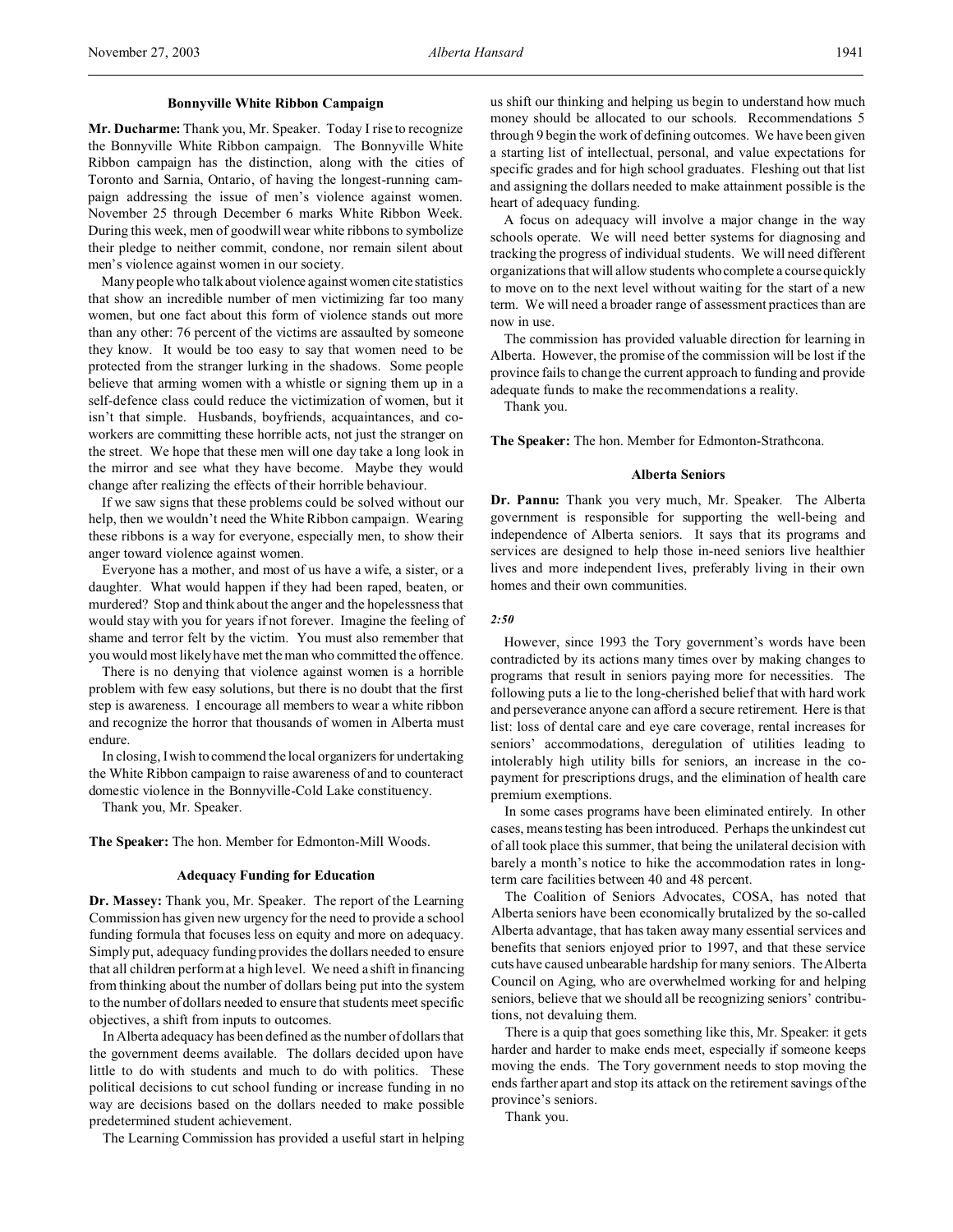# head: **Presenting Petitions**

**The Speaker:** The hon. Member for Edmonton-Strathcona.

**Dr. Pannu:** Thank you, Mr. Speaker. I have a petition here. I'm presenting this petition on long-term care signed by 570 Albertans from Edmonton, Bashaw, Bon Accord, Camrose, Hardisty, Killam, Sedgewick, Tofield, Viking, and other areas of Alberta. They're petitioning the Legislative Assembly to urge the government of Alberta to

recognize and value the contributions and sacrifices the seniors have made in building the Province of Alberta, and treat them with due respect and dignity by reversing those policies that cause unnecessary financial hardship for them and undermine their quality of life. Thank you, Mr. Speaker.

**Mr. Mason:** Mr. Speaker, I'm presenting a petition on long-term care signed by 441 Albertans petitioning the Legislative Assembly to urge the government of Alberta to

recognize and value the contributions and sacrifices the seniors have made in building the Province of Alberta, and treat them with due respect and dignity by reversing those policies that cause unnecessary financial hardships for them and undermine their quality of life.

**The Speaker:** The hon. Member for Edmonton-Mill Woods.

**Dr. Massey:** Thank you, Mr. Speaker. I have three petitions this afternoon. The first is primarily from citizens in Calgary, and these 353 citizens urge the government to "acknowledge its responsibility in maintaining public education with public funds by increasing the per pupil grant."

The second petition is from 432 Albertans urging the government to

acknowledge that the maintenance and construction costs of schools, hospitals and roads are part of the provincial debt and to consider splitting the budget surplus between monetary debt and infrastructure debt.

The third petition is from 340 Albertans expressing their concern and asking the government to resolve the crisis in education by addressing the lack of teaching staff and large class sizes and the elimination of many programs including special academic programs and urging the government to increase funding for public education.

Thank you, Mr. Speaker.

# head: **Notices of Motions**

**The Speaker:** The hon. Deputy Government House Leader.

**Mr. Stevens:** Thank you, Mr. Speaker. I rise pursuant to Standing Order 34(2)(a) to give notice that on Monday we will move that written questions appearing on the Order Paper do stand and retain their places.

I'm also giving notice that on Monday we will move that motions for returns appearing on the Order Paper do stand and retain their places.

### head: **Tabling Returns and Reports**

**The Speaker:** The hon. Minister of Municipal Affairs.

**Mr. Boutilier:** Thank you, Mr. Speaker. I'm pleased to table with the Assembly today five copies of each of the annual reports for Municipal Affairs' delegated administration organizations. The organizations are the Alberta Boilers Safety Association, the Alberta Elevating Devices and Amusement Rides Safety Association, the

Petroleum Tank Management Association of Alberta, and since the Alberta Propane Vehicle Administration Organization ceased on June 1, '03, I'm tabling their 2002 annual report.

I'm also tabling an activity summary from our authorized accredited agencies, Mr. Speaker.

**Mr. Doerksen:** Mr. Speaker, I'm taking this opportunity to table five copies of the Alberta Heritage Foundation for Medical Research 2004 calendar along with 2002-2003 financial highlights, and the consolidated audited financial statement for 2002-2003. A copy of this document had been previously sent to all members of the Legislature directly from the Alberta Heritage Foundation for Medical Research.

**The Speaker:** The hon. Minister of the Environment.

**Dr. Taylor:** Thank you, Mr. Speaker. I rise to table five copies of the Water for Life: Alberta's Strategy for Sustainability, that I commented on earlier.

**The Speaker:** The hon. Member for Edmonton-Mill Woods.

**Dr. Massey:** Thank you, Mr. Speaker. With your permission I would table on behalf of the Leader of the Official Opposition, the Member for Lethbridge-East, copies of literally hundreds of e-mails and letters that the member has received from people here in Alberta and around the world objecting to the consideration of the development of the Milk River dam, indicating that many studies have already been done on this, and all have suggested that a dam would be detrimental to the environment.

My second tabling, Mr. Speaker, is five copies of a letter to me from Laurie Reid objecting to the proposals that are being put forward by the employer in the current health care negotiations, indicating that they could be very devastating with respect to the delivery of health care in the province.

And then I have letters from Rose Badura, Betty Patterson, Stella Callender, Antje Toner objecting to the proposals being put forward in the nurses' negotiations and details [inaudible] putting the proposals on the table would put on health care system.

Thank you.

**The Speaker:** The hon. Member for Edmonton-Gold Bar.

**Mr. MacDonald:** Mr. Speaker, thank you. I have two tablings this afternoon. The first is an electricity rate chart that has been created by [inaudible] of Edson, who documents an overall increase in the cost of electricity and natural gas from April 2000 to June 2003.

The second tabling is a letter and enclosed article from Pam Head, a resident of Edmonton, who wants it on public record that she is totally against the idea of deregulating utilities. She states this in regards to the Premier: the Premier "needs to regulate the utilities remembering they are a necessity . . ."

**The Speaker:** Hon. member, the tradition is to table the document, not to read it.

**Mr. MacDonald:** My third tablings are letters addressed to the hon. Minister of Human Resources and Employment, from Lethbridge-West, from L. Watt, who expresses concern about negotiations between PHAA and UNA.

Thank you, Mr. Speaker.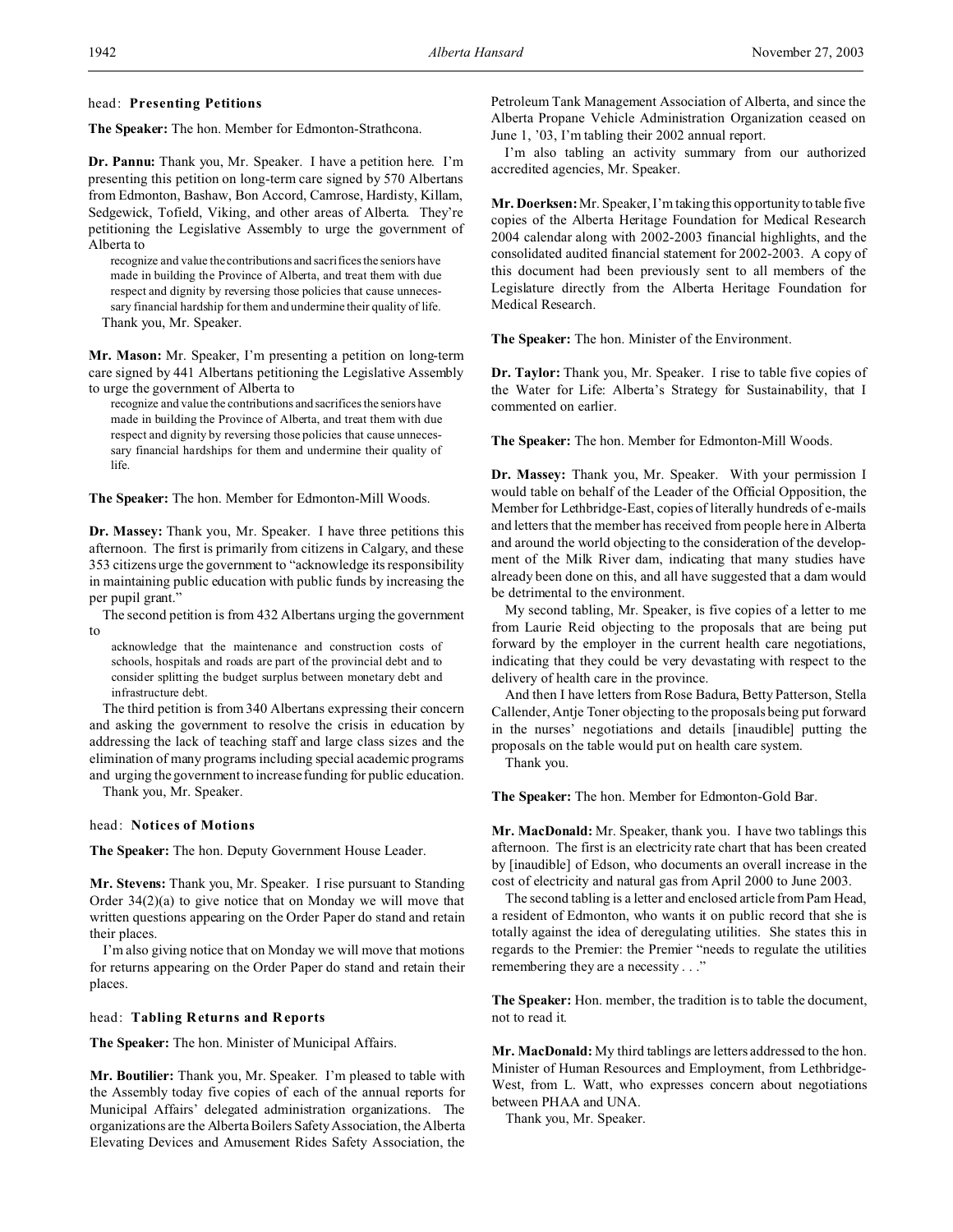*3:00*

**The Speaker:** The hon. Member for Edmonton-Highlands.

**Mr. Mason:** Thank you very much, Mr. Speaker. On behalf of the hon. Member for Edmonton-Strathcona I am tabling a background brief prepared by Bev McKay and other prominent Albertans requesting the Auditor General of Alberta to conduct an audit of long-term care facilities in Alberta.

I'm also tabling copies of Mr. Kenneth Dombrowsky's correspondence with respect to his WCB appeal. Mr. Dombrowsky was injured 22 years ago and has been fighting appeals since that time, and I'm pleased to table the requisite number of copies of that tabling.

**The Speaker:** The hon. Member for Edmonton-Centre.

**Ms Blakeman:** Thank you very much, Mr. Speaker. I'd like to table letters from Cari Smith, Gwyneth Foster-Newell, I Lut Lo, and Janick Hebert, who are all constituents and all nurses writing about their concern for the lack of negotiations between nurses and the RHAs.

I'd also like to table some of the letters I referred to in debate the other day regarding insurance. The first is from Tim Peterson, directed to me with concerns about claims versus insurance and penalties for lapsed insurance; also, the individual I referred to as the Eagle Talon, who's actually named Janice MacNeil, concerned about her son and the amount that he was having to pay for insurance for a used car; the individual I referred to as Mr. Mazda and his concerns around the \$4,000 cap on soft tissue injuries; also, a letter addressed to me from Bennett Moore, concerned about Bill 53 and what the government is proposing for auto insurance; and, finally, directed towards me from Jeff Fixen asking me to vote against the insurance industry's proposal on soft tissue injuries.

Thank you very much, Mr. Speaker.

**The Speaker:** The hon. Member for Edmonton-Riverview.

**Dr. Taft:** Thank you, Mr. Speaker. My tablings today are all done with permission and, in fact, at the request of the writers. They are letters from Ross and Yelena Pambrun, Donna Maxwell, and Angela Krizan, copied to me and addressed to the Member for Calgary-Bow, expressing concern over the nurses' negotiations.

The second tabling is a letter from Susan Kean, copied to me and originally addressed to the Member for Fort McMurray, also expressing concern over these negotiations.

Thank you.

**The Speaker:** The hon. Member for Edmonton-Glengarry.

**Mr. Bonner:** Yes. With your permission I have two tablings today, Mr. Speaker. The first is 45 signatures from residents of the Hastings Lake area who are worried about the proposed Tempest gas wells, which have recently been approved by the Energy and Utilities Board without public consultation, and that they may affect both the quality and quantity of potable water. They want the wells tested before and after drilling by an independent, unbiased . . .

**The Speaker:** Hon. member, the intent is to table, not read.

**Mr. Bonner:** My second tabling is a decision by the Supreme Court of Canada on an application for leave to appeal. The appeal by the Workers' Compensation Board was dismissed with costs to allow the respondent, Thomas Shuchuk, to advance a claim against the WCB based on the tort of abuse of public office.

#### **The Speaker:** Others?

#### head: **Tablings to the Clerk**

**The Clerk:** I wish to advise the House that the following documents were deposited with the office of the Clerk by the hon. Mr. Mar, Minister of Health and Wellness: Alberta Dental Hygienists Association 2002 annual report, Alberta Dental Assistants Association 2002 annual report, Alberta College of Medical Laboratory Technologists annual report 2002, Alberta College of Speech-Language Pathologists and Audiologists 2002 annualreport,College of Dietitians of Alberta annual report 2002-2003, Alberta Association of Registered Nurses annual report 2001-2002, Alberta College of Pharmacists annual report 2002-2003, Alberta College of Social Workers annual report 2002, Alberta Association of Registered Occupational Therapists annual report 2002-2003, and College of Alberta Psychologists annual report 2002-2003.

By the hon. Mr. Stevens, Minister of Gaming, a memorandum dated July 22, 2003, from Norman C. Peterson, chairman and chief executive officer of the Alberta Gaming and Liquor Commission, to the hon. Mr. Stevens, Minister of Gaming, regarding the Edmonton Northlands violation; Alberta Gaming and Liquor Commission 2002-2003 annual report; and Horse Racing Alberta 2002 annual review.

#### head: **Projected Government Business**

**The Speaker:** The hon. Official Opposition House Leader.

**Dr. Taft:** Thank you. On her behalf, Mr. Speaker, at this time I would ask the government to share with us the projected government business for next week.

**The Speaker:** The hon. Deputy Government House Leader.

**Mr. Stevens:** Thanks, Mr. Speaker. I'm very pleased to rise this afternoon to share the projected government business for the week of December 1 to December 4, 2003. On Monday, December 1, commencing at 9 p.m. will be government motions 27 and 28 followed by Committee of the Whole on Bill 54, Appropriation (Supplementary Supply) Act, 2003 (No. 2); Bill 44, Personal Information Protection Act; Bill 50, Wildlife Amendment Act, 2003; Bill 51, Natural Resources Conservation Board Amendment Act, 2003; and as per the Order Paper.

On Tuesday, December 2, commencing in the afternoon there will be third reading on Bill 54, Appropriation (Supplementary Supply) Act, 2003 (No. 2); then Committee of the Whole on Bill 53, Insurance Amendment Act, 2003 (No. 2); second reading on Bill 52, Health Professions Amendment Act, 2003, and Bill 46, Municipal Government Amendment Act, 2003. Then third reading of Bill 49, Public Lands Amendment Act, 2003; Bill 47, Tobacco Tax Amendment Act, 2003 (No. 2); Bill 45, Family Law Act; Bill 53, Insurance Amendment Act, 2003 (No. 2); and as per the Order Paper.

On Tuesday, December 2, in the evening Committee of the Whole on Bill 53, Insurance Amendment Act, 2003 (No. 2); third reading of Bill 54, Appropriation (Supplementary Supply) Act, 2003 (No. 2), and Bill 49, Public Lands Amendment Act, 2003, and Bill 47, Tobacco Tax Amendment Act, 2003 (No. 2), and Bill 45, Family Law Act, and Bill 53, Insurance Amendment Act, 2003 (No. 2); and as per the Order Paper.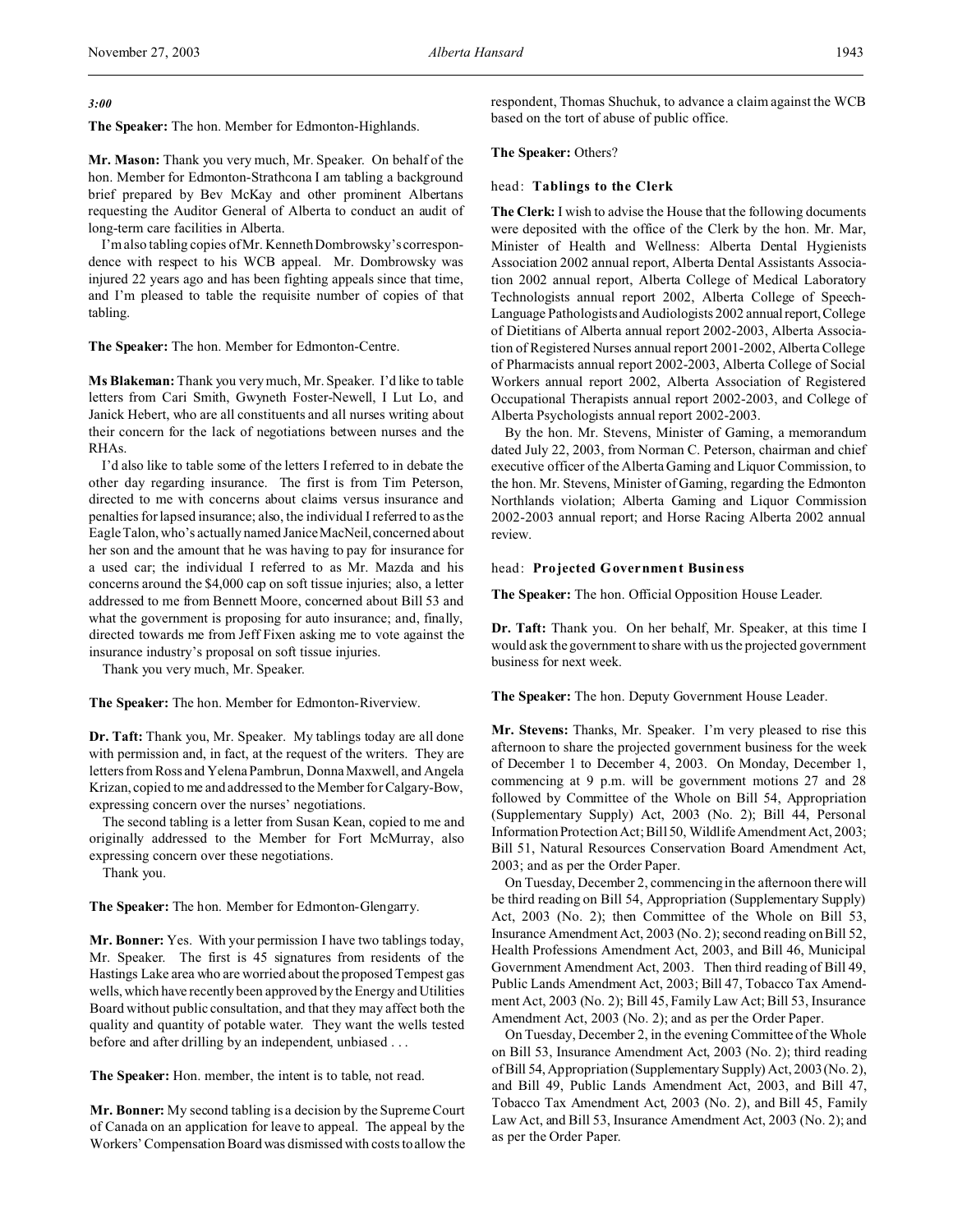On Wednesday, December 3, in the afternoon will be second reading on Bill 52, Health Professions Amendment Act, 2003, and Bill 46, Municipal Government Amendment Act; third reading of Bill 43, Post-secondary Learning Act, and Bill 44, Personal Information Protection Act; and as per the Order Paper.

That evening Committee of the Whole on Bill 38, Workers' Compensation Amendment Act, 2003; Bill 52, Health Professions Amendment Act, 2003; Bill 46, Municipal Government Amendment Act, 2003; and Bill 48, Alberta Heritage Foundation for Science and Engineering Research Amendment Act, 2003. Third readings will be on Bill 38, Workers' Compensation Amendment Act, 2003, and Bill 52, Health Professions Amendment Act, 2003, and Bill 46, Municipal Government Amendment Act, 2003, and Bill 48, Alberta Heritage Foundation for Science and Engineering Research Amendment Act, 2003, and Bill 44, Personal Information Protection Act; and as per the Order Paper.

On Thursday, December 4, in the afternoon Committee of the Whole and third reading on Bill 53, Insurance Amendment Act, 2003 (No. 2), and as per the Order Paper.

head: **Orders of the Day**

head: **Government Bills and Orders** head: **Second Reading**

# **Bill 54 Appropriation (Supplementary Supply) Act, 2003 (No. 2)**

**The Speaker:** The hon. Minister of Finance.

**Mrs. Nelson:** Thank you very much, Mr. Speaker. I am delighted to be able to stand today and move second reading of Bill 54, the Appropriation (Supplementary Supply) Act, 2003 (No. 2).

Mr. Speaker, yesterday I was able to bring forward the second quarter in the supplementary estimates, and clearly we are in a position in this province to deal with some of the pressure points. A lot of them, in fact the majority, are a result of disasters and emergency situations that have occurred within our province, and this government clearly responded to those disaster requirements and needs I believe faster and with more earnest than any other province in this country.

I know that there was dialogue last night on supplementary estimates, and I'm sure that all members and colleagues were proud of the way that, in particular, the ministries with the disasters were able to move quickly and with a clear direction to help alleviate some of the pain from the disasters that occurred in the province, conditions, Mr. Speaker, that we were also seeing focus on some priority areas that clearly were necessary to deal with some issues that had arisen through the year. This particular bill reflects those positions, and I am pleased to move second reading.

At this point, though, I'd like to adjourn debate, Mr. Speaker.

[Motion to adjourn debate carried]

# *3:10* **Bill 52 Health Professions Amendment Act, 2003**

**The Speaker:** The hon. Minister of Health and Wellness.

**Mr. Mar:** Thank you, Mr. Speaker. I am pleased to move for second reading Bill 52, the Health Professions Amendment Act, 2003.

Mr. Speaker, as we move forward with health reform, we need to

support health professionals in providing safe and effective health services. We've already done much to make the health care system more efficient and responsive to patient needs. In Alberta an electronic health record system has been built to give health providers secure electronic access to current health information when providing patient care. This leading technology, the first of its kind in Canada, gives physicians and other health care providers correct information about a patient's prescriptions, allergies, and test results. Providers will have appropriate access to patient information no matter where the patient lives or where they receive care.

Physicians and pharmacists have already reported that the electronic health record system is an effective tool in making decisions about patient care. The system aims to prevent drug prescription errors and avoid having patients undergo unnecessary diagnostic tests. Physicians say that immediate computer access to patient information and clinical guidelines are helping them to make better decisions about patient care.

Mr. Speaker, the electronic health record system also depends on the ability to collect and share accurate and appropriate information about health professionals who provide care. Bill 52, the Health Professions Amendment Act, will allow for the development of a health provider directory, which is a database of all regulated health professionals in the province of Alberta. Bill 52 will give regulatory colleges the authority to collect and share information on all individual health professionals who will need to access electronic health record information to provide patient care.

The Health Professions Act was passed in 1999 to regulate all 30 health professions in the province. This legislation requires all regulatory colleges to follow common rules, to investigate complaints and set educational and practice standards for registered members. Bill 52 will expand the information that can be collected and shared about health professionals while protecting their privacy. This bill will require all professional colleges to collect standard information on all of their regulated members.

This data is essential to the function of not only our electronic health record system but will also ensure that Alberta can provide standard data to national initiatives such as the development of a pan-Canadian electronic health record system. The new system will allow for interprovincial communications on patient referrals, telehealth, and research.

Bill 52 will also authorize the use of anonymous and aggregate health provider information to help Alberta monitor and plan for health workforce needs. Professional colleges are asked for changes in how they define themselves and their regulated members.

New professional schedules under Bill 52 will provide new college names and new professional titles to reflect current scopes of practice. The practice statements for some colleges have been amended to better reflect the range of services regulated practitioners provide.

Mr. Speaker, Bill 52 will assist professional colleges and their regulated members to provide safe and effective patient care. Regulatory colleges and health authorities recognize and support the need for these changes to improve patient access and care. Bill 52 is an essential step in being responsive to the needs of Albertans and to the needs of health care providers. This bill advances our progress in health reform and helps us build a better public health care system.

Again, Mr. Speaker, I'm pleased to move Bill 52 at second reading, and at this time I wish to adjourn debate on Bill 52.

[Motion to adjourn debate carried]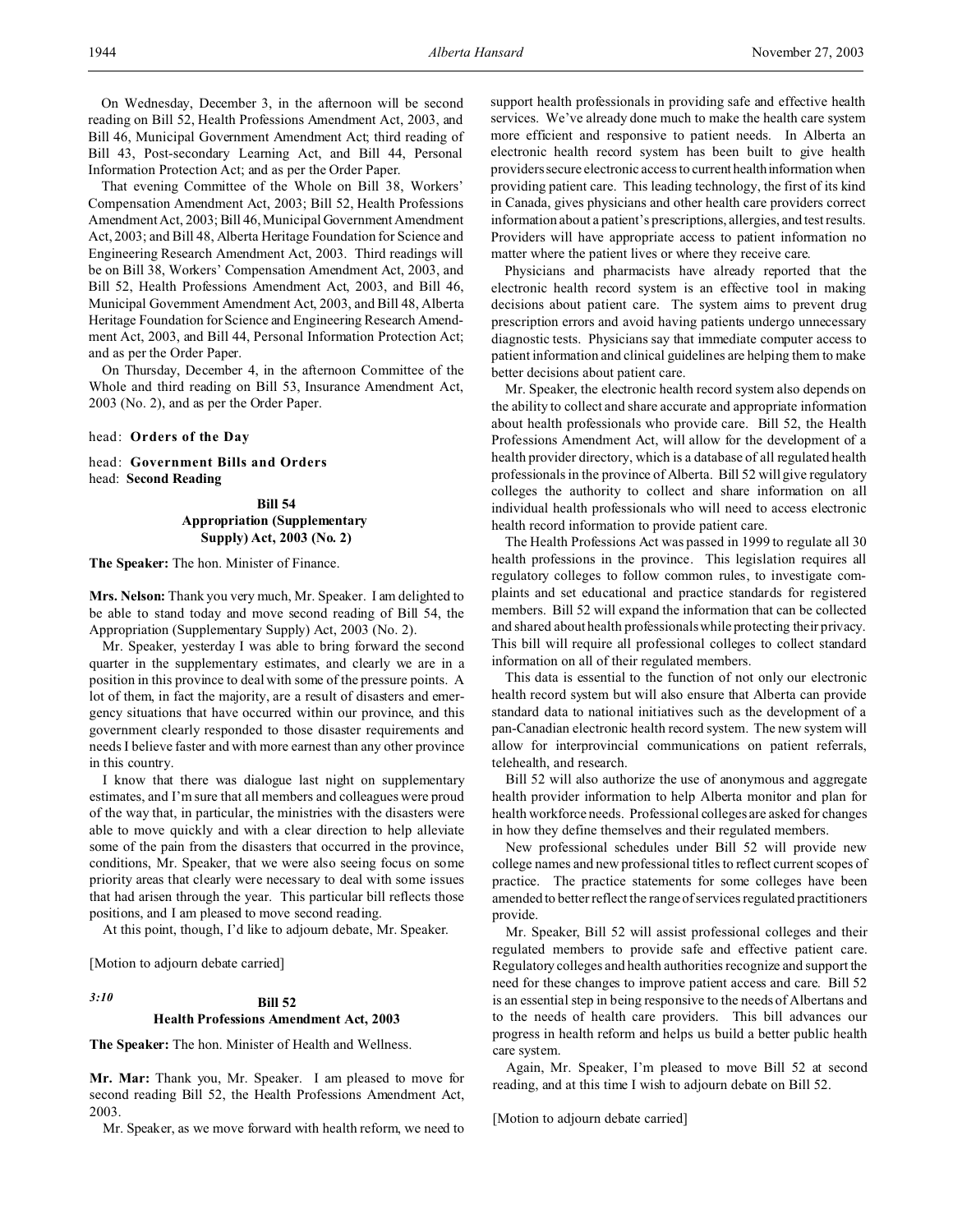# **Bill 46 Municipal Government Amendment Act, 2003**

#### **The Speaker:** The hon. minister.

**Mr. Boutilier:** Thank you, Mr. Speaker. The Municipal Government Act provides the framework for governance in the administration of 357 municipal authorities and therefore affects the vast majority of over 3 million Albertans. This government acknowledges the key role of the Municipal Government Act, and it's firmly committed to ensuring the act's continued viability and relevance.

After consulting with stakeholders, the government has concluded that additional amendments are appropriate in strengthening the Municipal Government Act. Stakeholders such as the Urban Municipalities Association and the Association of Municipal Districts and Counties along with many other stakeholders were consulted.

The purpose of Bill 46, the Municipal Government Amendment Act, 2003, is to improve the act by doing the following: first, it will provide enabling legislation to allow municipalities to collect an offsite road levy as a condition of subdivision or development, and second, it will enhance the liability protection for municipal boxing and wrestling commissions.

In addition, amendments are proposed to change the effective date of provisions in Bill 23, the MunicipalGovernment Amendment Act, 2002, regarding the revised equalized assessment reporting system.

Mr. Speaker, let me begin with those amendments that apply to off-site road levies. Municipalities experiencing rapid growth have requested through the Minister's Provincial/Municipal Council on Roles, Responsibilities and Resources in the 21st Century an amendment to help offset some of the transportation costs related to new growth. The council is the first of its kind in Canada. Members from this Assembly, including Whitecourt-Ste. Anne, Edmonton-Rutherford and Calgary-Mountain View, join me. Also sitting on the council of stakeholders are the AUMA president, the AAMD and C president, the mayors of Edmonton and Calgary, and also a representative from Alberta Economic Development Authority.

A recent court decision in the MD of Rocky View challenging the validity of a municipality to collect an off-site road levy resulted in a ruling that sufficient authority for this did not exist in the act, one of the purposes of our amendments today. Provision is therefore proposed to confirm the authority of the municipalities to collect an off-site levy as a condition of subdivision or development to help offset some of the transportation and lading costs that come with new growth.

An example of where this would have benefited a municipality is the massive Simons Valley subdivision in Calgary. With a projected population of 50,000 people the development was put on hold by Calgary council last December due to a shortage of infrastructure funds for roadway construction. An agreement with developers to help pay for the roadways was not settled until the following spring.

Now, to ensure that the process is accountable, transparent, and subject to public scrutiny, provisions will also be added to the act to require off-site levy bylaws to be subject to advertising provisions in the Municipal Government Act and to require separate accounting procedures for all off-site levy bylaws, ensuring their accountability. To provide a stronger policy framework for setting off-site road levies, a new regulation-making authority of the Lieutenant Governor in Council will be included to establish principles and criteria that apply to municipalities in setting these levies. This will be in addition to the existing power in the MGA to set the maximum amount that a municipality may establish or impose as an off-site levy.

In the past there have been challenges made to the right of the municipality to charge off-site levies as a part of the development agreement. To address this particular issue raised by our stakeholders and any other potential challenges, a clause is proposed to ensure that those development agreements entered into prior to the coming into force of the proposed off-site road levy provisions are deemed to have been in force as though the off-site levy was authorized in the act.

Mr. Speaker, finally, the second set of proposed amendments would give municipal boxing and wrestling commissions immunity from any liability arising from all combative sports regulated by the commission and cover referees, judges, employees, and other officials in the performance of their duties in good faith. This request was raised by the city of Edmonton on behalf of the Edmonton Boxing and Wrestling Commission and also received verbal support from the city of Calgary on behalf of the Calgary Boxing and Wrestling Commission.

Therefore, it is proposed that section 535.1(1) be amended to include the following combative sports: full-contact karate, kickboxing, and all other sports that hold contests between opponents including striking with feet, hands, knees, or elbows. Question period is not part of this coverage.

It is also proposed that section 535.1(2) be amended to protect officials, commissioners, referees, judges, and timekeepers from liability for anything said, done, or omitted to be done in good faith.

Finally, the proposed liability protection will be very similar to that provided to councillors, municipal officers, and volunteer workers of a municipality.

# *3:20*

Let me conclude, Mr. Speaker, by saying that sections 10, 11, 13, 16, 17, and 20 of Bill 23, the MGA Act of 2002, are to come into force January 1, 2004. These sections pertain to the preparation of municipal equalized assessments, and the effective date is causing concern for some municipalities. I've heard their concern and am very pleased today to say that the amendments – municipalities and their service providers may require additional time to complete those required changes to their systems to comply with the revised equalized assessment and reporting system that was provided in Bill 23. Therefore, it is proposed that sections 10, 11, 13, 16, 17, 20 of Bill 23 be amended to come into force on proclamation rather than on January 1, 2004.

It is further proposed that in section 13 of Bill 23 the wording of section 321.1(2) be amended from January 1, 2004, to "by the date this section comes into force."

Mr. Speaker, in closing, this bill addresses the needs of Albertans and will maintain the Municipal Government Act as a model piece of legislation of every similar kind of any place in Canada.

With that, Mr. Speaker, I'm very proud to say that these are good amendments, and I would at this time like to adjourn debate.

[Motion to adjourn debate carried]

# head: **Government Bills and Orders** head: **Committee of the Whole**

[Mr. Shariff in the chair]

**The Deputy Chair:** Hon. members, we'll call the committee to order.

# **Bill 45 Family Law Act**

**The Deputy Chair:** Are there any comments, questions, or amendments? The committee will deal with amendment A1. Are there any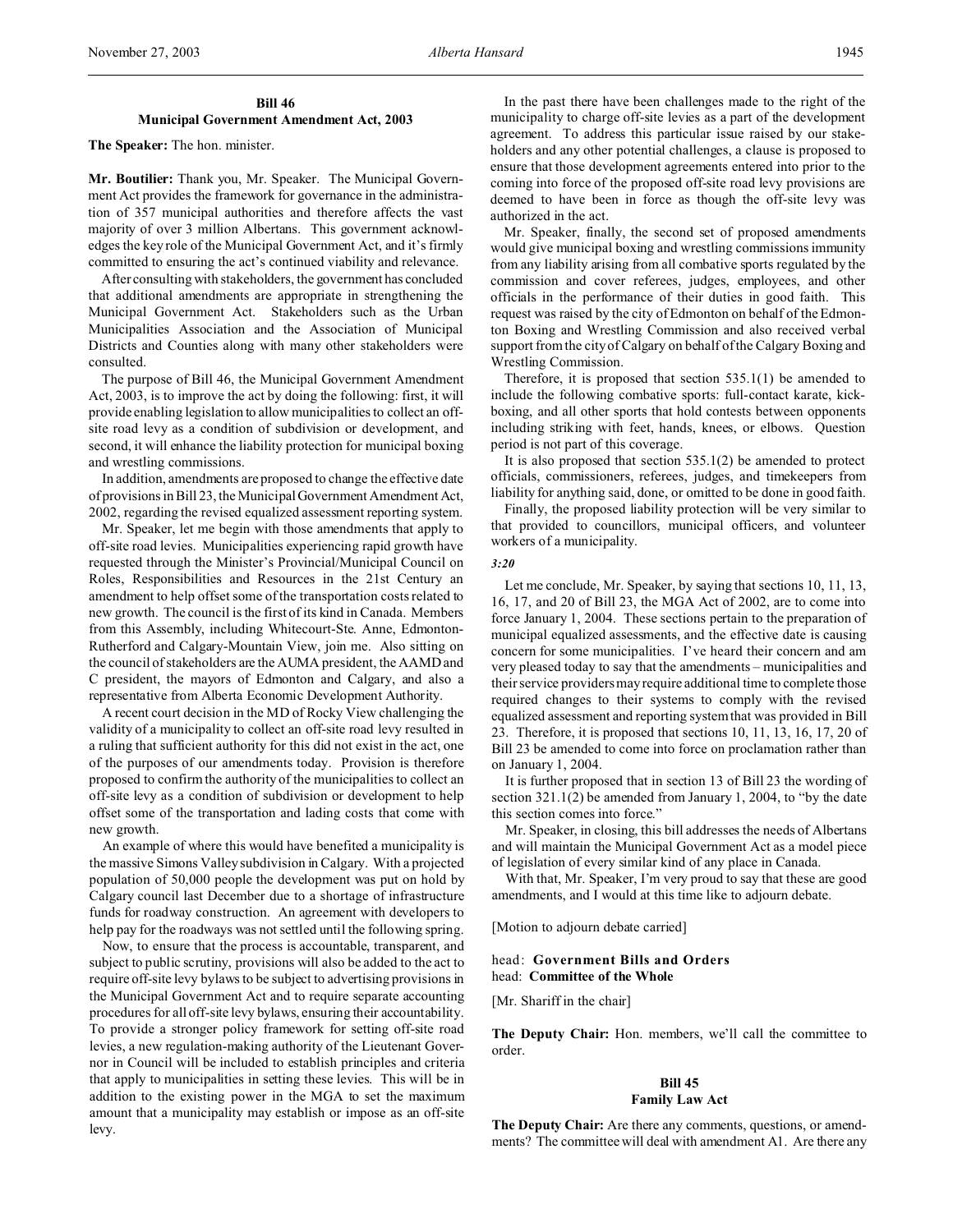questions or comments to be offered with respect to this bill? The hon. member for Calgary-Lougheed.

**Ms Graham:** Thank you, Mr. Chairman. Further to the package of amendments that was introduced and marked, I would like to advise you that following consultation with the opposition, it has been agreed that the amendments to Bill 45 which are currently on the floor be split up in the following way to accommodate specific discussion, voting, and subamendments.

First, we would ask that the main amendment that we have proposed will remain amendment A1, that section B will be broken out to become A2, section G will be broken out to become A3, section J will be broken out to become A4, section EE be broken out to become A5, and finally, Mr. Chairman, section A be broken out to become A6.

**The Deputy Chair:** Okay. I presume that there is an agreement on that.

**Ms Blakeman:** Yes. Thank you very much, and I appreciate the cooperation of the sponsoring member and the House leaders in coming to this arrangement.

**The Deputy Chair:** Very well. We shall do accordingly.

**Ms Graham:** I'll continue, then, Mr. Chairman. As I mentioned in my remarks on second reading, since the introduction of Bill 45 last spring there has been additional consultation on the contents of the bill over the summer and into the early fall, and government has accepted many of the suggestions received over this period for the purpose of improving and strengthening the content of the bill.

Mr. Chairman, there are some 65 amendments in our package of amendments, and although it may seem that this is a high number of revisions, I would like to say that this has really been the first opportunity for those who will work with this bill to actually view it. So these changes reflect the scrutiny which has been brought to bear by the individuals and organizations with expertise about it and who will be working with it.

You will see, Mr. Chairman, that the majority of the amendments are drafting changes which improve clarity. There are certain policy changes which extend from those of minor significance to those of, I'll call, ordinary significance. We feel that there are really only three policy changes that are of major significance, and I will identify those for members as I give the description of them later on.

Just to sum up, then, the amendments really fine-tune the provisions of the bill such that there will be less opportunity for interpretation, I guess I could say, for greater clarification of intent, for wording that better harmonizes with the federal Divorce Act, and to remove some sections that were, in retrospect, thought to be not necessary.

Mr. Chairman, I would also like to state that I believe and I think members would agree that there is a higher than usual need for clarity in this bill as it will be used very heavily day in and day out by judges, clerks, lawyers, self-represented litigants, and others working within the family law system. So it's very important that the bill be clear and easy to follow, and I think that the amendments that we are proposing respond to this need.

It will be my intent, Mr. Chairman, in the time remaining to summarize the amendments for members. I have grouped these amendments together by general subject matter, and although it isn't my intent to go into each one of the 65 in detail, I will try to hit the high spots, so to speak.

Addressing, then, the amendments, Mr. Chairman, the first grouping I will call court jurisdiction and powers and alternative

dispute resolution. I would suggest that House amendment A, which defines "respondent" in a less adversarial way, as well as amendment C, which amends section 4 of the bill to add collaborative processes to mediation and other services which lawyers must bring to the attention of their clients to help parties resolve their differences, go to making the court processes simpler, more family friendly, and are certainly encouraging of the use of alternative dispute resolution mechanisms.

*3:30*

The next two House amendments, B and C. Amendment B revises section 3, the jurisdiction of our Court of Queen's Bench and our Provincial Court, both of which act in this area, but it sets out the jurisdiction of the respective courts specifically in the Family Law Act. Section 3.1 would then deal with procedures to apply when there are duplicate applications and for combining matters.

Mr. Chairman, originally the plan was – and the bill so reads – to designate the court by regulation; that is, what court would have responsibility for a lot of contingent applications. However, a question was raised about the legality of doing this; thus the amendment to designate the court in the statute. Amendment D is a reference to the elimination of the need for regulations to set out the court that would be required because we are designating the court. I hope that makes sense.

Next are a number of amendments to definitions and court powers which will reduce the adversarialism in the courts and increase the use of alternative dispute resolution. House amendments E, Z, X, KK, MM, QQ, RR, SS, and ZZ are amendments which clarify court powers in relation to the making or varying of orders or declarations.

Then, Mr. Chairman, House amendments TT, UU, WW, and XX add court powers to make stays and order costs and conditions in certain situations.

The next grouping relates to child support for children over the age of 18 and the procedures for determining child support, and the amendments here, Mr. Chairman, involve two of the major policy changes that we have identified. What the bill basically does is erase the differences between child support procedure for the children of married parents and those children of unmarried parents by harmonizing with the Divorce Act, by bringing in a definition for when child support is payable, and by bringing in the use of child support guidelines which exist in the Divorce Act.

So what you will see, Mr. Chairman, is the addition of support obligations for certain children over the age of 18 but not older than 22 years of age to balance the obligation of the child to support himself or herself with the Divorce Act obligation to pay support after age 18 and with the government policy that supports education. We will find these changes in House amendments BB, CC,  $KK(a)(iii)$ , which amend section 47(b)(ii), defining how a child over the age of 18 would qualify for child support and also requiring the adult child to contribute to his or her own support.

The other major change, as I mentioned, is the inclusion of child support guidelines which really reflect the current reality that is happening in the courts, because our courts are applying them with great success. So House amendment EE would amend section 52 to add child support guidelines and set the rules for when these guidelines may and may not be used.

Two additional amendments, I and DD, relate to powers on findings of parentage, and they make it clear that the court can make findings of parentage for child support and can order blood tests in aid of that.

The next subject matter of revisions deals with the removal of the person-in-need support provisions, which currently are part 3, division 3 of the bill. These re-enact the provisions of the Mainte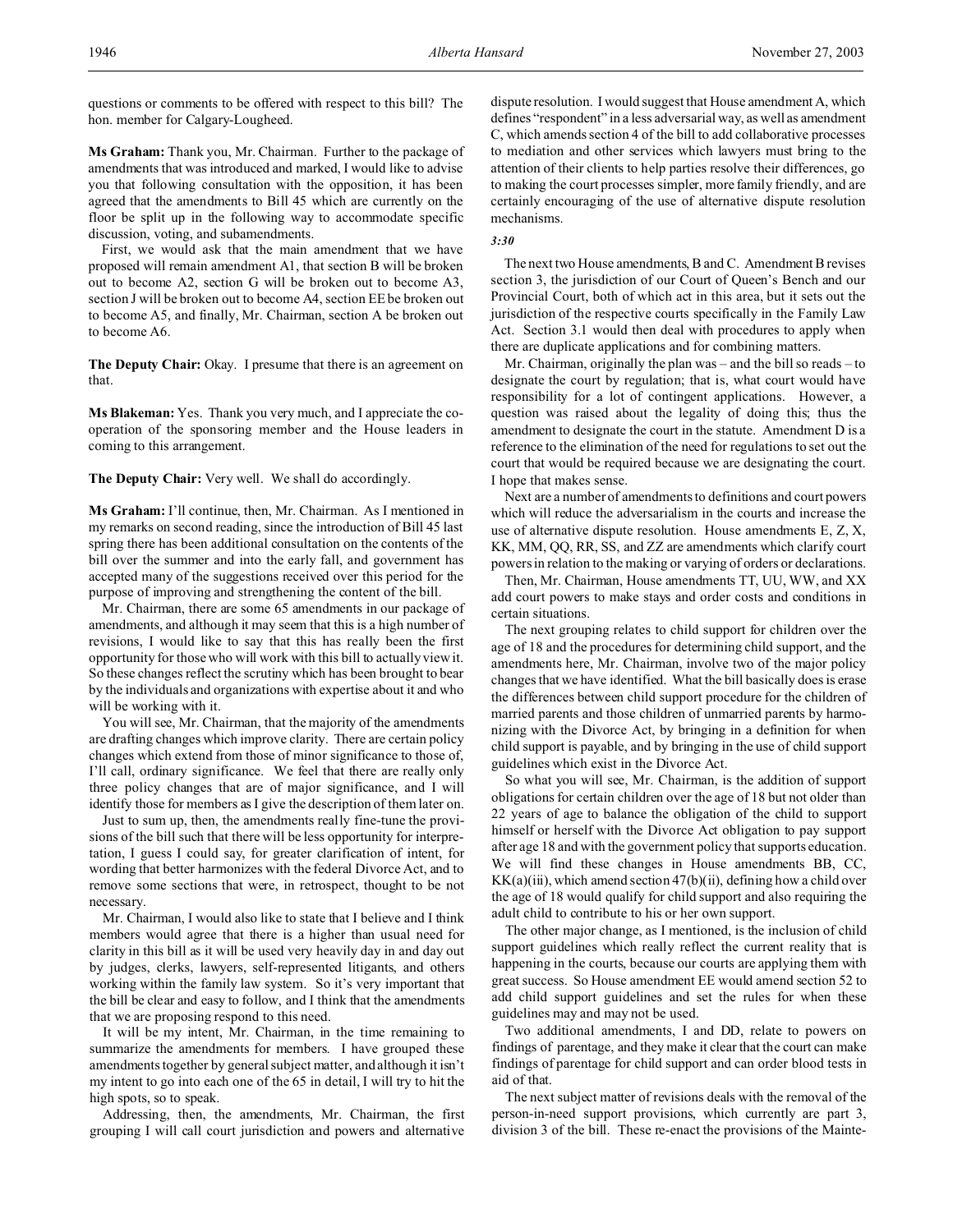nance Order Act and would impose a legal obligation on extended family members, including grandparents, parents, children, and grandchildren, to support family members who cannot support themselves because of disability or similar causes. Because these sections are rarely used by private citizens and never by government and are no longer consistent with government policy, which is to support the independence of disabled adults, it was determined that these provisions should be removed from the act. In fact, House amendment HH does do that. It strikes out all of part 3, division 3. This is the third major policy change which is contained in our amendments.

The next subject matter deals with the clarification of children's interests and their participation in matters affecting them. Mr. Chairman, the bill does encourage a focus on the child and on the child's unique situation and best interests, and it encourages the appropriate inclusion of the child in matters affecting him or her. We find changes consistent with this in House amendments F and J, which have to do with the notice of court procedures on children. These House amendments amend sections 10 and 16 to ensure that children who are under the age of 18 are properly notified of court proceedings affecting them. We've changed the age from 12 years and older to 16 years and older, at which point children would be notified of proceedings involving them. As well, it does still leave open the discretion of the court to give notice in other circumstances.

House amendment K addresses the best-interest criteria and amends section  $17(2)(b)(iv)$  and  $(ix)$  and allows for the child's and guardian's views to be considered if appropriate in determining best interests. It also amends subsection (vi) of  $17(2)(b)$  and  $17(3)$  by improving the definition of family violence as it relates to children. It will include all household members as well as acts of sexual abuse and forced confinement, but it will exclude normal discipline as might be meted out in the household.

House amendments YY and ZZ affect sections 96 and 97 and redraft them to better aim at the protection of children by limiting publication of proceedings and, of course, enable the court to do this.

The next subject matter would be entitlement to contact with the child, and grandparents' access comes under this heading. An amendment has been made in response to the Alberta Grandparents Association submission, which gave input to all MLAs in this regard. House amendment Y would see a change to section 35(4)(a), which makes the test for obtaining leave to bring an application for contact with the child for grandparents and other nonparents to be less onerous in the case of intact families.

The next subject matter is under reproductive technology, and there are new changes in Bill 45 designed to help infertile individuals. House amendment G would see section 12, which addresses this, improved by using better wording in place of "artificial insemination," which is viewed as an outdated term and not descriptive of the process, to be replaced with the new and better wording of "assisted conception." It will also improve clarity about the ways that men, particularly those who have fertility problems, can be considered biological fathers through assisted conception. It also allows exceptions to be made in the regulations to the rule that anonymous sperm donors are not fathers.

#### *3:40*

The next grouping surrounds the entitlements and powers of guardians of children and trusteeship of children's estates. These provisions are found in part 2, division 1. Mr. Chairman, this is the first time in Alberta law that all the entitlements and responsibilities of guardians have been codified. Where there are disputes in relation to these powers, they are often difficult ones, so clear rules should help reduce conflict in this regard.

I can advise the members, as well, that procedures for obtaining a trusteeship order for children's estates have been adjusted after consultation with and in anticipation of the planned amendments to the Minors' Property Act. So the House amendments under this heading, Mr. Chairman, are found in House amendment L, which specifies the guardians' powers and affects section 20(2) and  $20(5)(m.1)$ , where there's a clarification of the guardians' entitlements and obligations to share information.

Under section 20(3) there's a clarification that there's no financial responsibility associated with guardianship.

Under section 20(5) there is a requirement that the child's maturity level, which is an evolving capacity, must be taken into account when they make their decisions.

Under section (20)(5)(b) and subsection (l) are further clarifications of the guardianship powers.

Under House amendment O there is a change to ensure that in making a guardianship order, there is never a gap in these guardianship orders, and it also removes an unnecessary leave to court application.

House amendments P, Q, R, and T speak to the trusteeship of the estate of the child and affect section 26 such that any eligible person can be a trustee, not just the guardian. As well, it affects section 28 such that the consent of the Public Trustee is not necessary as the Public Trustee will get notice of these applications in any event. It also affects section 30, which gives the power to the court to help the trustee, where the trustee can now apply for directions.

House amendment S will affect section 29, which clarifies the court's power to review a guardian's decisions.

The next subject matter is parenting orders found in part 2, division 2, and involve House amendments U and V, which clarify the definition of parenting time and moves this to a better location in section 32 and also affects section 32(3), which is removed because it would likely cause some conflict. It had been included for the purposes of the Hague convention but is now being withdrawn.

The next subject matter is enforcement of time with the child, which is found in part 2, division 4, and is . . . [Ms Graham's speaking time expired]

# **Chair's Ruling**

**Decorum**

**The Deputy Chair:** Hon. members, given that we do have some sound problems, it's very important for *Hansard* to be able to pick up the speaker's remarks. I would request everyone to please respect the problem that we have today. Please, everyone, allow the speaker to be heard by the microphones so that, at least, *Hansard* can record what's being said.

The hon. Member for Edmonton-Centre.

#### **Debate Continued**

**Ms Blakeman:** Thank you very much, Mr. Chairman. I'd like to commence the Committee of the Whole debate on Bill 45 by acknowledging and thanking the government for its co-operation in reorganizing the amendments that had been proposed. In general, I am supportive of the amendments that were brought forward in the package by the sponsoring Member for Calgary-Lougheed. However, there are a number of areas where I wish to bring a subamendment or where I had concerns. I didn't want to be in a position of voting against the entire package because of concerns that I had with a few clauses, so I appreciate the co-operation in pulling those clauses out.

I am aware of the time pressure today in that there is a desire by the government to return to the appropriations bill by 5 o'clock,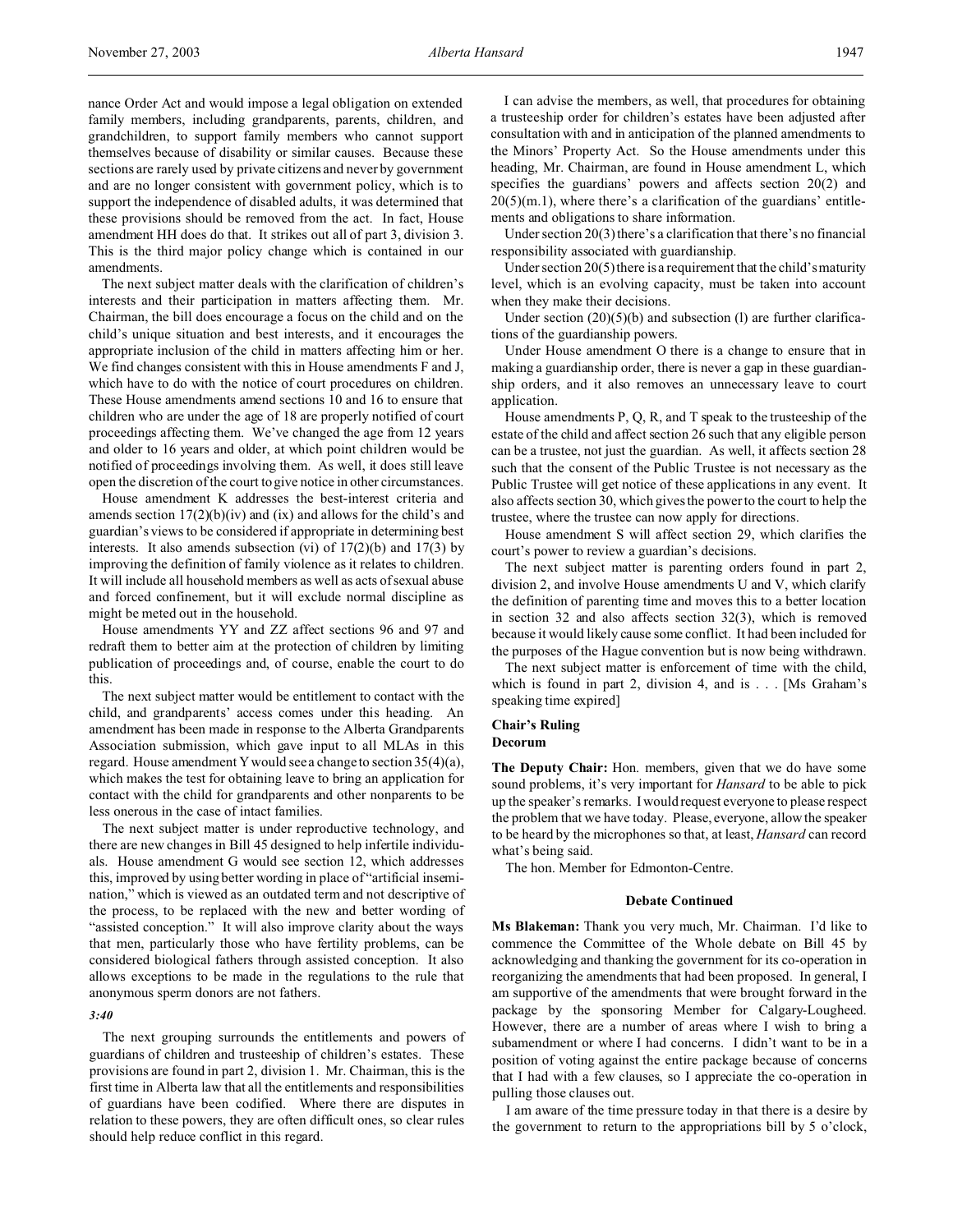which leaves about an hour and 10 minutes for this debate. What I would like to do is respond first to the general amendment, amendment A1, which is the larger package of amendments, and then I'm perfectly happy to have that voted. Then we would go on to amendment A2, which is on the courts, discuss it, vote on it, and then to amendment 3, which is on assisted conception. I do have a subamendment. Then amendment 4 on notification, amendment 5 on child support, and amendment 6 on definitions. Finally, I have an amendment to the original bill, which would happen after we've voted on all the other amendment packages currently on the floor.

To start out, looking at the general package, the sponsoring Member for Calgary-Lougheed has apparently gone through to outline what the government was attempting to do with such a large amendment package. There's no question that 65 amendments contained in 38 pages is a large amending document, though I support the government in the work that was done. This bill was originally put on the floor in the spring session and left over the summer for people in communities, interested stakeholder parties, to look at it and give input. As a result of that input we have the amending package before us. I think the process is a good one, and I'm pleased that it, indeed, has happened.

I would make a couple of comments on the package A1, the guardianship order section. I think that once we have fixed the surrogacy and assisted conception sections – and I have amendments to that. The guardians: here again we're speaking about a mother and father, and additional guardians or alternate guardians can be appointed where necessary. This continues the previous law, and it's fine.

When we look at contact orders here under division 3, this is where the test is set out to allow someone to stand in place, the bestinterest test. We have some concerns which were brought to me by the Grandparents Association, that felt that the test was too hard, and the Member for Calgary-Lougheed did mention that there had been an amendment in the A1 package to make that easier. I would maintain that the test is still too difficult, but at this point it's come down to a difference in philosophy. The government prefers to have a philosophy of parental rights first and foremost, and that's reflected in the legislation. I would have preferred that there be a wider recognition of different kinds of families, and when we're looking at the best interests of the child, I would have preferred the test be put on the parents to prove why someone else couldn't have contact with their children, but not a hill that I'm going to die on because I think I'm not going to be able to move them on this, and they have been willing to come partway with this amendment, that they have already committed to this. I think it can be argued that the best interest of the child is an actual test that grandparents meet.

#### *3:50*

Now the enforcement of access to the child, which appears in division 4, sections 38 to 46. This provides the government with powers to address interference with access, and the provisions are taken directly from the Domestic Relations Act. They are not new. They have been around for some time, and I remember doing an amendment to the Domestic Relations Act in my time here, in '98 or '99, in which the access enforcement section was inserted, and that did seem to have brought a lot of problems.

My concern now is the same as it was back then in that these provisions with enforcement of access I believe contain threats of fines and imprisonment that can be used by access parents to coerce or threaten custodial parents. Often we have a situation where there's a gender bias built into this. In other words, the custodial parent is still in this day and age more likely to be the mother. The

access-seeking parent is more likely to be the father. The fathers often have more financial resources, although I've been corrected recently that it's people with great resources or almost no resources who, in fact, take advantage of the public resources to delay, to go back to court repeatedly.

It becomes a form of harassment to continually go back to court on every variance, on every order and challenge everything, and the custodial parent is having to take time off work, arrange for child care, perhaps are losing salary if they're on wage per hour. If they don't work, they don't get paid. They're having to look at parking costs and travel costs to go back over and over and over again to court to defend themselves. So I still have a concern that that's possible here. I have not seen an improvement, and I think we need to look at this, maybe even address this in the future.

There are no parallel penalties in place for access parents who refuse to take the access as ordered by the court except for a very small provision which allows the custodial parent to get reimbursed for actual costs that were incurred. So a parent has said: "Okay. I'm the custodial parent. I've arranged to go to a family reunion in Newfoundland. I've bought my ticket. This is the weekend that the access parent is going to take the child or children. I bought a dress for the family reunion." Then comes Friday afternoon and the access parent doesn't come. They're out-of-pocket for the plane ticket and the outfit and the hotel and everything else involved. They could apply to the courts for reimbursement. That is the only section that addresses people that don't take the access that the court has allowed them.

I think there's an imbalance there. There's a great deal of effort to coerce custodial parents to grant access. There is no effort to encourage those parents that have an access order to actually make use of it and to have formed a relationship and have ongoing access with the child. That is a place where we are lacking as legislators, and we do need to go back and address this. Noncustodial parents are given all the rights of access to children but not the responsibility of exercising that access.

Another area that I want to make note of is in section 71, around financial disclosure. There are two issues here. One is that the parent need only provide financial disclosure one time per year, and I think that given how much jobs change, conditions change, that is not enough. If we have a parent who gets a much better job two weeks after their disclosure, that doesn't matter. That child is still going to go through the next whole year getting the same amount, and the children should be able to benefit right away if a parent, in fact, gets a better job or their financial circumstance improves. They could win the lottery or inherit money. There are any number of ways for their financial situation to improve, and in this case the children do not benefit from that, and they should. We have no mechanism in place to allow that; it's once a year only. I think this section is another that needs to be looked at, perhaps not now – I don't see the change in what the government has brought forward – but I would urge the government to consider this perhaps under a miscellaneous statutes or an amending bill.

The second part of my concern around the financial disclosure is always around safety. Of course, given my history, I'm concerned for the safety of battered spouses. I have found instances where harassing spouses can use the information in the financial disclosure, particularly the address of the workplace, to continue harassment. They didn't know where the wife or ex-wife was working. In the financial disclosure document, because it's been verified – and that's the point – there was the address of where she worked, and he was now able to start showing up at work and phoning and harassing her and most of her colleagues in the parking lot, et cetera, et cetera. So I think we need to be very careful here, to be aware that once the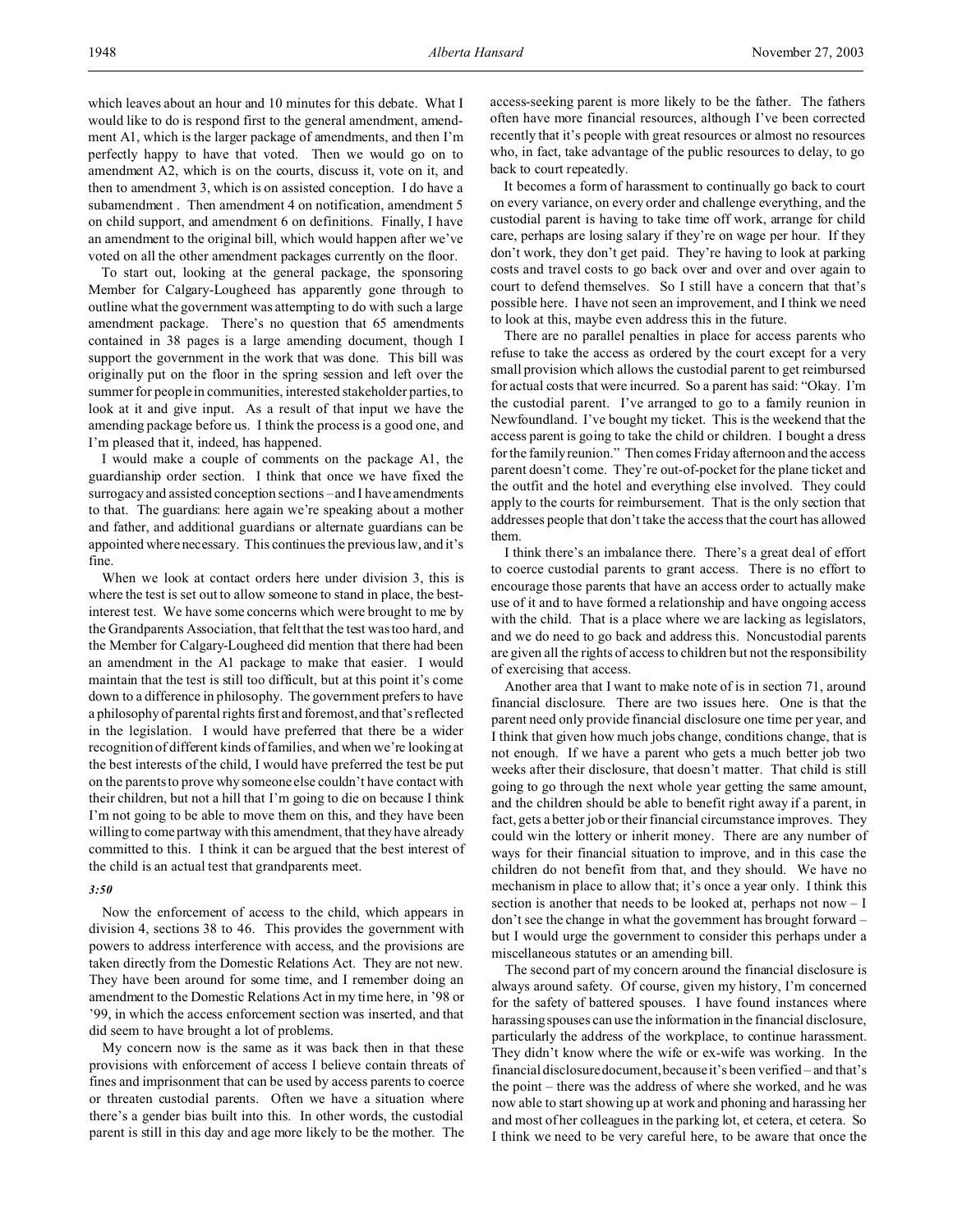I am supportive of the efforts that the government has made to reduce the adversarial nature of what we have in our setup. We are in a position where we're using the courts as a final resort, and it does set people up on opposite sides. It is a hostile environment. It is adversarial, and it certainly leads to an escalation of already hostile emotions.

Those are the general comments that I think I wanted to put on the record specific to amendment A1. I am, overall, quite pleased with the improvements that have come forward in this pending document. I think that for the most part the government was pretty good about listening to stakeholder groups. As I mentioned, the one that has been most vocal in expressing their concern that their concerns were not addressed were the grandparents' access groups. As I say, I will continue to work on this, and I hope that the government is focused to continue to work on their end.

There has been a minor amendment made already. Because there are so many other amendments that I want to spend time on today that are more critical to me, at this time I'm going to resume my seat and see if my colleague wants to speak to it. We may well be able to vote on this amendment and move on to some of the ones that are more contentious in my opinion.

Thank you for the opportunity to bring forward a few points of concern with this overall amendment A1.

#### *4:00*

**The Deputy Chair:** The hon. Member for Calgary-Lougheed.

**Ms Graham:** Thank you, Mr. Chairman. I would like to at this time extend my thanks to the Member for Edmonton-Centre for her general support of the bill and of the amendments and for her cooperation in the process by which we are doing this and the anticipated subamendments upcoming and the process by which we will, hopefully, adopt the amendments as a whole.

I would like to just complete the overall summary of the bill. I don't think I will take this opportunity to respond to the comments made on amendment A1 at this time.

So, Mr. Chairman, just to carry on with my remarks, I was talking about the subject matter of the bill dealing with the enforcement of time with a child, which is part 2, division 4, all of which has been removed by way of House amendment AA. It has been redrafted to remove the term "access" and replace it with the term "time with a child," which refers to the actual subject of the enforcement, which is the denial of time with a child.

The next subject matter deals with House amendments providing greater clarification in the act. There are many small changes which have been made to clarify intent, to remove certain sections, and to adjust the wording to better match with the Divorce Act. These House amendments are found in A, H, M, W, FF, GG, II, JJ, LL, NN, OO, PP, VV, and BB(d).

The next groupings have to do with consequential amendments which were not included in the bill for the most part. This allowed for consultation with affected government departments, which took place over the summer. Most of the consequential amendments that have been brought in are aimed at bringing other statutes into line with the concepts and terminology of this bill.

We have House amendment EEE, which adds a new means to end an adult interdependent partnership by obtaining a declaration of irreconcilability.

We have House amendments AAA, FFF, and MMM, which as a group amend the Change of Name Act, the Child Welfare Act, the Child Welfare Amendment Act, the Law of Property Act, the Maintenance Enforcement Act, the School Act, the Vital Statistics Act, and the Marriage Act. There is also a change to move the loss of consortium through injury to the Tort-feasors Act.

The next grouping relates to regulations and transitional provisions. Some changes have been made as a result of changes in other areas of the act, and we find these at House amendment CCC, which adds regulation-making power for child support guidelines and exceptions for sperm donors relative to a declaration of fatherhood.

House amendment DDD allows for the interpretation of current custody and access orders and the continuation of current guardian and trustee orders.

And the last group, Mr. Chairman, effects amendments affecting government officers, and these references are found in House amendments D, A, J, L, N, and S(b).

That completes my overall description of our amendment package, Mr. Chairman.

**The Deputy Chair:** Just for clarification between the two sides, the government side and the opposition side, there was the understanding that you will be voting on each amendment, as you've agreed to, separately and have debate in between; correct?

**Ms Graham:** Yes, Mr. Chairman. We could, then, vote on amendment A1.

**The Deputy Chair:** At this time the committee is going to have a vote on amendment A1.

[Motion on amendment A1 carried]

**The Deputy Chair:** We will now debate and then have a vote on amendment A2. The hon. Member for Edmonton-Centre.

**Ms Blakeman:** Thank you very much, Mr. Chairman. Amendment A2 is pulling out section 3, which is discussing court jurisdiction. I have an issue with this because the section was to delineate which courts have jurisdiction to deal with matters before them. Sorry; this section originally left it up to the minister to designate which court it was going to be. The amendment that was brought in and that we're looking at, amendment A2, was to delineate which courts have jurisdiction to deal with which matters. The section does define which matters the Court of Queen's Bench has exclusive jurisdiction over. That appears in section 3(1), and many of the matters can be dealt with by either the Provincial Court or Queen's Bench, and that's been the situation for some time; in other words, concurrent jurisdiction. If there were two orders, a Queen's Bench, or QB, order prevailed over a provincial order.

But this bill is now saying that where two courts have jurisdiction, the first court engaged has jurisdiction; that is, if the two courts have jurisdiction, whichever court has had an application applied for first has the jurisdiction, and the other court cannot deal with the matter. So section 3(1) sets up the Queen's Bench; section 3(2) sets up the Provincial Court.

Then there are a number of exceptions to what the Provincial Court can deal with, and it's a very long list. It includes things like declaration of parentage, surrogacy, declaration of irreconcilability, trusteeship orders, consent to trusteeship, termination of trusteeship, referral of questions to court, exclusive possession of the home, exclusive use of household goods, cancellation of registration order, amount held in trust or conditions, property transfer held in trust, payment severed by a charge, injunction against disposal of property, authorizing another person to transfer or convey, authorizing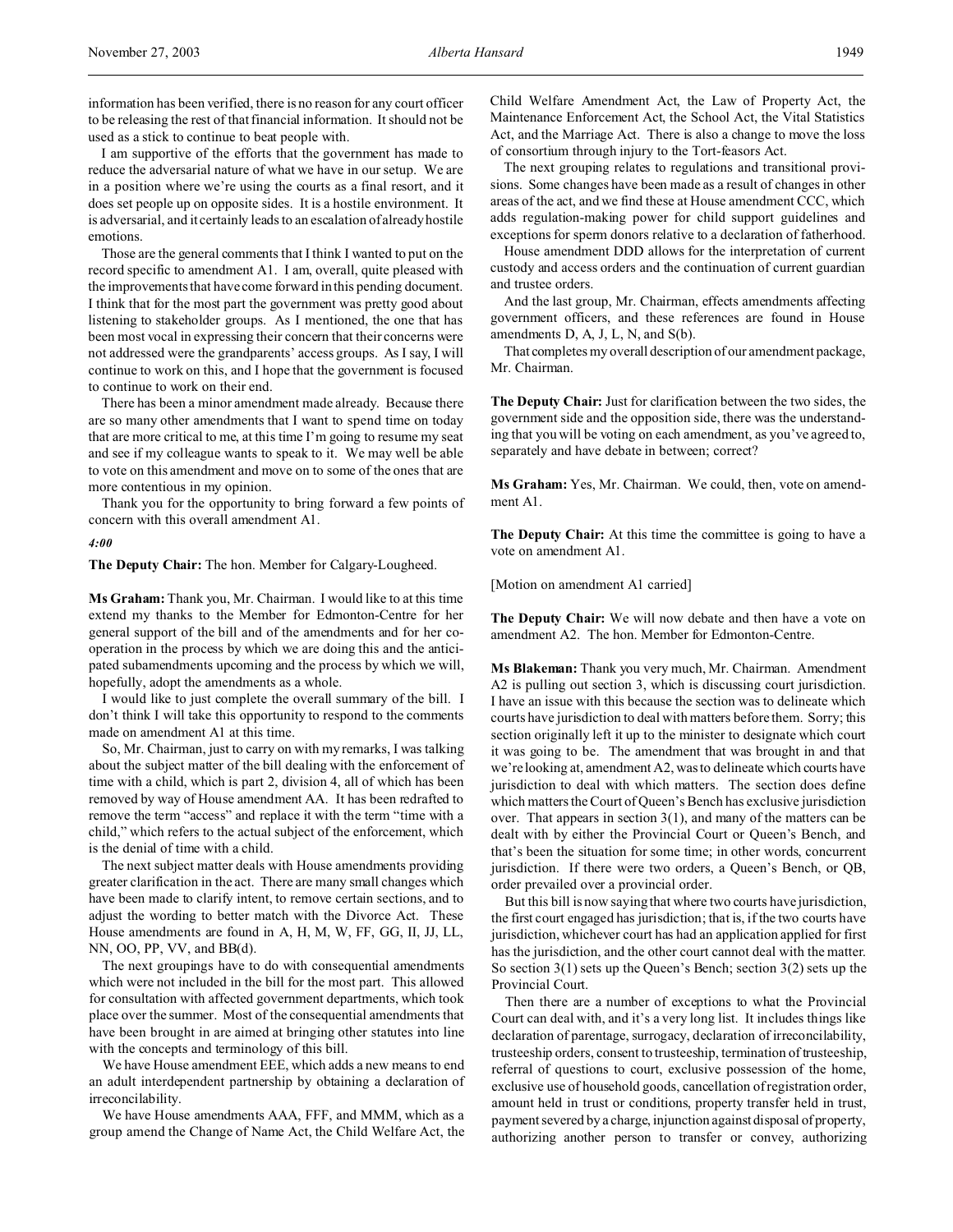mortgage or security, a default of amounts, and the ability to appoint a receiver. So those things cannot be dealt with by the Provincial Court.

#### *4:10*

But where it gets interesting is when we get into what's called concurrent proceedings, which is 3.1 and the subclauses that follow, and that is, essentially, upholding that "whoever gets there first." So we have a problem here because different courts can apply different rules. If Queen's Bench can apply the Divorce Act and the Provincial Court can only apply this act that's under consideration here, the Family Law Act, if the two create different rules, and they do, then kids can be treated according to what court the documents were filed in first. So this becomes a first-to-file scenario that can hurt the kids.

For example, child support. Queen's Bench has jurisdiction to apply the Divorce Act; Provincial Court does not. It can apply only the Family Law Act. If documents were first filed in QB, the Divorce Act applies and a child over 18 can get support if circumstances warrant. If the documents were first filed in Provincial Court, no Divorce Act, only this act, so no support could be ordered. Now, there was an amendment  $-$  it's under the support section  $-$  that did allow for the maintenance support up to 22 only if either married parents or unmarried parents.

I'm noting that the government amendment had dealt with the specific case of maintenance for at-home children in university fulltime. But I think there are other examples where support of children can be obtained under one court but not under the other, and it becomes a matter of who filed in which court first, which is unfair to the kids. So we have not only children of common-law relationships treated differently but also children of divorce if an application was brought into Provincial Court first, for example.

This is not fair and according to the Charter would not be allowed. So I think we are setting up, potentially, a Charter challenge, and I will fight that now. I don't think I'm going to get the government to change their mind today, but I think we need to deal with this. So this is setting up an arbitrary first-to-file type of system, and if a payor/noncustodial spouse wins the race to file first in Provincial Court, I think the kids could lose out, and if a payee or custodial spouse wins the race to file first in Queen's Bench, then the kids get a better deal. I think this is capricious and unfair because it's based on a footrace. I think it will be subject to a Charter challenge, and I don't think it will survive that challenge. Unfortunately, Alberta children will have to wait a couple of years to get lawyers to be able to go back and fix this problem.

So amendment A2, which is pulling out that section 3 around court jurisdiction, is not one that I can support because I think that it is not Charter challenge-proof, and I think it is setting up an inequity between children of parents who are applying through the Divorce Act [inaudible] and children of parents who cannot. That does not seem fair to me.

So those are my comments on amendment A2, and I would urge members not to support this amendment. Thank you.

#### [Motion on amendment A2 carried]

**The Deputy Chair:** We'll now proceed with amendment A3. The hon. Member for Edmonton-Centre.

**Ms Blakeman:** Thank you very much. This section, which we are calling amendment A3 and which would be referred to in the amendment package as G, is on assisted conception. This used to be called artificial insemination. I don't whether it lost out to the term

artificial intelligence, AI, and that's why we're now calling this assisted conception. I don't know. Somebody lobbied somebody somewhere, and now we're going to call it assisted conception. Fine. It's AC instead of AI. Okay. Fine.

My concern here – and I do have a subamendment that I would like to present under this section  $-$  is that we're trying to create parents.

**The Deputy Chair:**Areyoumoving the subamendment [inaudible]?

**Ms Blakeman:** You have them there, and when I'm ready, I'll ask you to circulate them, unless you want to do it in advance, but I'm not speaking to the amendment at the moment.

Because we have, for whatever reason, a biological impediment to creating a child here, we are using other means to do so, and in doing so, we now have to legally create parents out of it. So in this situation – and I'd spoken about this in second reading – we're going to have Sally and Dick who want to have a child, but in this case Sally can't get pregnant because Dick is infertile. They go to a clinic. She gets assisted with conception, what we're going to call artificially inseminated, and when that child is born, everyone expects that Sally and Dick are the parents of this child. The problem is that Sally is the mother because she gave birth to the child, and we're going to call that a mother – okay; good – but Dick is not the father. He will have to adopt the child, which is costly and unnecessary. There needs to be an easier way to make these two parents be parents.

So we have a set of amendments that is trying to create a dad, but I would like to present a subamendment here, and I'm mindful of the language that was used by the present member where she talked about greater clarification and better harmonization with the federal legislation. I think that what's important here is that we wanted to Charter-proof, and because this is being so gender specific in the way people are laid out – male and female, father and mother – I think we've gotten ourselves into a problem here.

**The Deputy Chair:** Just for the record we will refer to this as subamendment SA1. Proceed with your point.

**Ms Blakeman:** Okay. So I can read subamendment SA1 into the record here. We're looking in this section G of the amendment package in the proposed section 12 at adding the following after subsection (2). It would be 2.1.

A person who was the spouse of or in a relationship of interdependence of some permanence with a female person at the time she was artificially inseminated is the parent of the resulting child if the person consented in advance of the insemination to being a parent of the resulting child.

#### *4:20*

So this is getting around that problem where we're sending people off to court after the fact basically for them to adopt a child and go through the court process. I think we want it to be Charter-proof and we want to have this open to many different kinds of families. Specifically, I think we need to be alive to the possibilities of samesex parents here, so I brought forward this amendment hoping that we could get support for this and be able to do it right the first time and not have to come back with a Charter challenge and fix it later. So there may well be some people who disagree. All right?

So with this point, I would urge all members to vote in favour of subamendment SA1. Thank you.

[Motion on subamendment SA1 lost]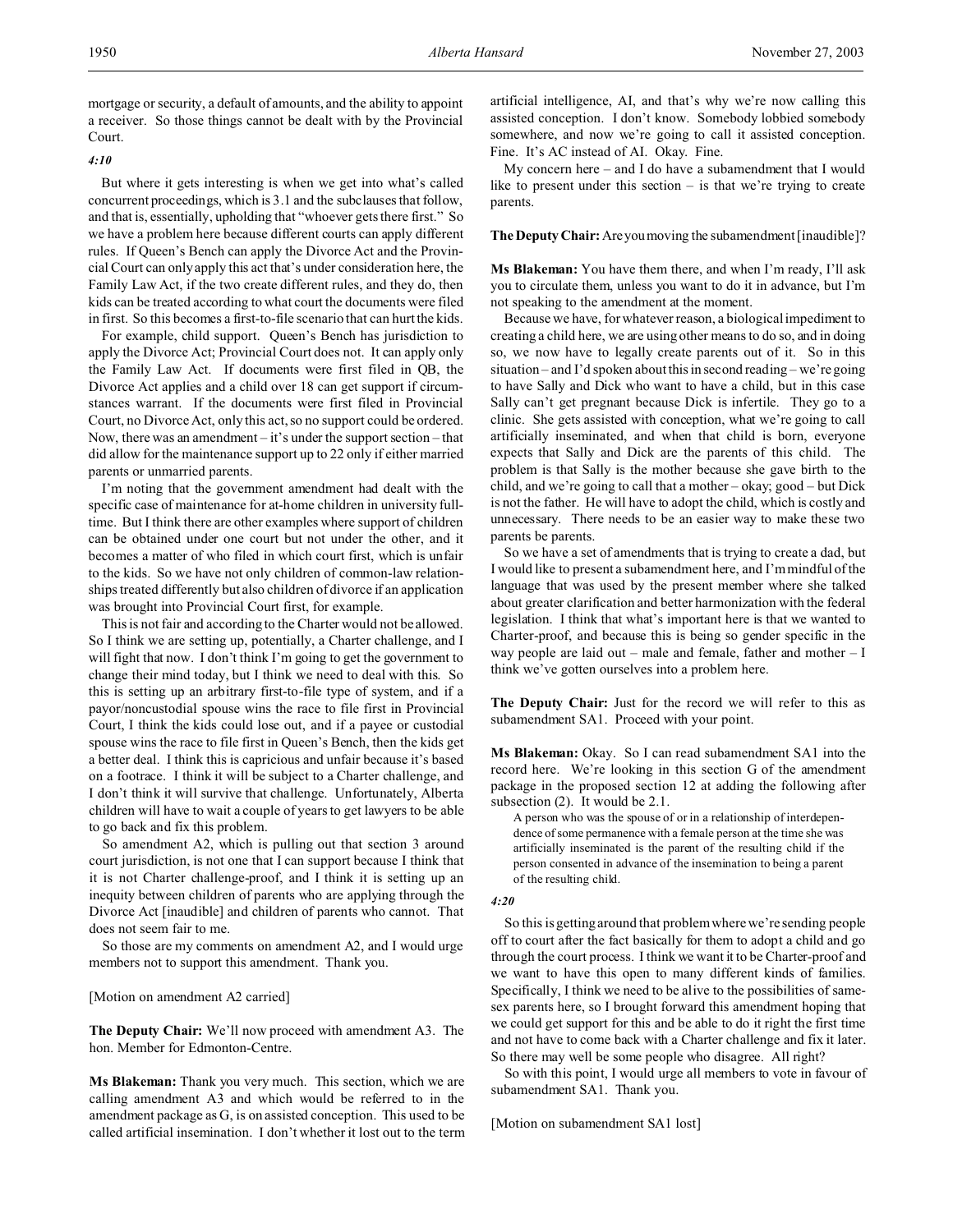**Ms Blakeman:** Okay. Given that I was not successful in convincing my colleagues in the Assembly of the need to try and get into legislation that is Charter-proof, I believe that we are now looking at amendment A3, which will not be Charter-proof because what we've set out here is that a woman who's been artificially inseminated and is giving birth is automatically the mother. There are some very specific sections in section 12 to name the father, and there is a section there to shield those who just wish to be sperm donors, I'm assuming.

I think this is too specific. It has muddied the waters here. It is not harmonizing with federal legislation, it is not harmonizing itself in terms of the Charter, it will be back on our plates, and we're going to have to deal with it in the future. I don't like to see this happening over and over and over again at the expense of the Alberta taxpayer, and I would urge all members to vote against amendment A3.

Thank you.

[Motion on amendment A3 carried]

**The Deputy Chair:** We'll now proceed to amendment A4. The hon. member for Edmonton-Centre.

**Ms Blakeman:** Amendment A4 is concerned with section 16, which is specific to notification, and in the amending document that you have, you are looking for section J. This is around notice of application,whogets notification of various court order applications, and it's setting out that "unless the court directs otherwise, the following persons must, in accordance with the regulations, be served with notice of an application." That includes the guardians of the child. "In the case of an application for a guardianship order, each proposed guardian, and a director" of child welfare – that's what comes into play – and "in the case of an application for trusteeship order, the Public Trustee; any other person . . ." and "before making an order . . . the court must consider whether it is appropriate for a child . . . to be given notice" under this section.

My reading of this notice section sets out that the child is to receive notices of all guardianship and contact court applications provided that the child is older than 16 years and subject to court direction, and I will note here that the previous version had said 12 years old, that they would receive notification if they were older than 12. So this is an improvement, saying that it's 16.

The concern here is that people in a relationship that is coming apart – a divorce or a common-law relationship or an adult interdependent relationship that is coming apart – do stupid, awful, nasty, vile things to each other. They do, and anybody who's close to divorcing people knows that. I've been shocked by the behaviour of people that I'm close to that have been divorcing, at how nasty and small and mean-minded things get.

Here we are saying, "Well, sure. Let's give 16 year olds an eyeful. Let them read these affidavits that are being filed in the courts by these people." Could this be used as a weapon in trying to seek the loyalty of the child? Absolutely. Is this a great way to get out there and slag your ex-spouse or your ex-partner, and your kid gets to read it? Yup. That's what could happen here.

On the one hand, I believe in disclosure and I believe in common sense, but I'm also aware that in this circumstance people do stupid and awful things. Do we really need to be putting 16 year olds and older in the middle of this forum to be reading nasty, inflammatory statements that have been written by people who in all likelihood loathe, detest, or hate each other? Kids are dragged into the breakup

of their parents' relationships enough. Do we really need to be underlining this with a heavy black felt pen and having them read it?

Notice is not required under the Divorce Act. It only is commonlaw relationships who will be served with these kinds of documents. Once again, we have an unfairness that is worked into the system here, that will now be entrenched in the system, that children of divorcing parents will not be subject to this but children of parents who are using the Family Law Act as a way of ending their relationship will be subject to this. Where's the fairness in that? What's the deal here? I think we need to be adult about this and understand that there are repercussions for young people that are the children in this.

So with amendment A4, the notification section, which appears in section J, where you're amending passages in section 16 in the original bill, I think we could've done better. I'm not willing to support this the way it is because it's such a simple thing for us to address and save, certainly, some kids a great deal of pain. Knowing that, we could've done something here, and I'm not willing to support it going forward in the form that it's in.

So I urge all Members of the Legislative Assembly to vote against amendment A4. Thank you.

# [Motion on amendment A4 carried]

#### *4:30*

**The Deputy Chair:** We shall now proceed with amendment A5.

Hon. members, before I recognize the next speaker, the noise level is getting very high for *Hansard* to pick up the sound. Please do respect the problem that we have.

The hon. Member for Edmonton-Centre.

**Ms Blakeman:** Thank you. Amendment A5 is with the act's child support section, which is section EE of your amending document and sections 52 and 53 of your originating bill. Now, the Member for Calgary-Lougheed's opening remarks have caused me a dilemma here because in my reading of this section I was looking specifically for a direct reference to the federal child support guidelines, and in my reading of what we have before us, that reference is not there. What we have in front of us under amendment A5, section 52(1), determining child support: "In making a child support order, the court shall do so in accordance with the prescribed guidelines."

Now, these words are not capitalized. They are not italicized. There's nothing to indicate that they refer to a document that exists somewhere else. It just says "prescribed guidelines." I thought: okay; well, maybe in the definition section at the beginning it will give me that; it will spell that out so that anybody reading this document could understand very clearly that the prescribed guidelines are referring to the federal child support guidelines.

But when you go and look at the definitions that exist in the front of the document under section 1, it's not giving us that, and there's nothing in here that is – there's, you know, definitions for applicant, birth, child, contact order, court, father, grandparent, minister, mother, parent, parenting order, party, person standing in the place of a parent, relationship of interdependence, and respondent. Nothing in here that says that when we say prescribed guidelines, we mean the federal government child support guidelines.

So I have a real concern that this could be misunderstood, and we were seeking clarity here. I don't think this clarifies things; I think it makes them worse because I think we didn't have a reference to this in the past. It was just the reference in there, with which I was very pleased, but I don't think we've accomplished that. Now, I heard the member clearly saying when she talked about this section that she was talking about the federal child support guidelines, but that's not what this says. It does not set it out as referring to a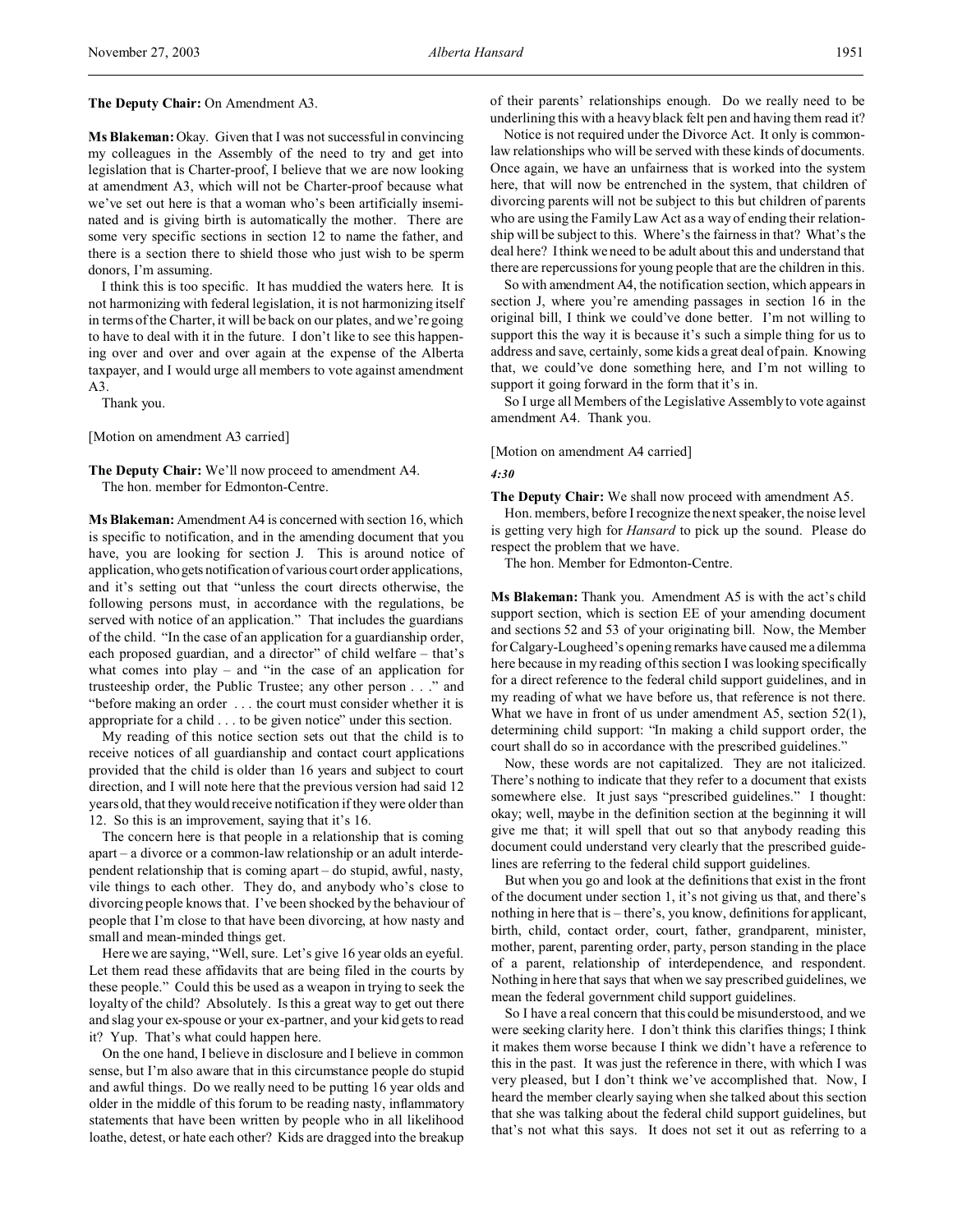separate document. There's none of the sort of hints, the directional signs that we're used to picking up when we read legislation that indicates that. It's not italicizing it. It's not in quotation marks. It's not even capitalized. It's lowercase in plain type that matches the rest of the sentence. So I think we've got a problem here because we don't know what prescribed guidelines they're referring to.

What we could have here, if it's not clear that we're talking about the federal government's child support guidelines, is that we can have the court ignore any guideline in some circumstances and allowing parties by consent to ignore the support guidelines, and that does occur in this section. It's going on. Saying, well: "Notwithstanding subsection (1)," in making a child support order, "a court may award an amount that is different from the amount that would be determined in accordance with the prescribed guidelines if" – and then it goes through a series of reasons that the court is setting up as a criteria. You know, if they're satisfied that a special petition is in order for the direct transfer of property or to indirectly benefit a child or that somehow the guidelines would result in an amount of child support that's inequitable given special provisions.

So it says that we're going to adhere to these prescribed guidelines, but it doesn't tell us what the prescribed guidelines are. Then it says: but we can ignore that if given these other circumstances that we decide appear here. Once again, we are setting up a difference in the way children of divorced parents are going to be treated and the way the ending of their relationship comes about through the use of this Family Law Act. Once again we are setting up an inequity between the children of Alberta, and I do not think that is right, I don't think it's fair, and I think it will be subject to a Charter challenge.

So once again the government is setting us up for a lot of money to be spent while we get dragged through court by whoever wants to challenge it. First one up gets to try and straighten this mess out. I think it's very wrong to be setting this up where children get treated differently.

That's what my concern with this amendment A5 is. One, it's not clear that the prescribed guidelines that are being referred to here are the federal child support guidelines, and two, we're setting up for a difference on how children are treated whether they are children of parents who are ending their relationship through use of the Divorce Act or children whose parents can only end their relationship through the use of the Family Law Act. I think that's wrong, and we're causing ourselves a huge problem.

So I would urge all members to vote against amendment A5. Thank you.

**Ms Graham:** If I might, Mr. Chairman. Just very briefly, I do not think, like the Member for Edmonton-Centre, that it is not clear on a reading of section 52 that the federal child support guidelines haven't been incorporated by this. But I can assure the member and all other members that that is certainly the intent, that the provincial guidelines consistent with the federal child support guidelines will be adopted by regulation. There's no doubt that every government department, every lawyer, every judge, anyone who commented on this section urged us to adopt the child support guidelines. So that was the decision of caucus, and this is more in the form than in the content. That's I think the best I can say at this point: it will be done.

I would ask that we vote on amendment A5.

[Motion on amendment A5 carried]

**The Deputy Chair:** We shall now proceed to amendment A6. The hon. Member for Edmonton-Centre.

#### *4:40*

**Ms Blakeman:** Thank you, Mr. Chairman. This is another amendment that I have a subamendment to. This is referring specifically to the definition section at the beginning of the bill. These definitions are important because throughout the bill, when you're trying to figure out exactly who it applies to and who it affects, you go back and look at those definitions that are set out at the beginning of the bill. So this is critical. I've already demonstrated another example where you get some confusion and you say, "Oh, well, maybe it's defined at the beginning," and you go to the beginning and look for the definition of who's covered and who it affects. My concern here is that – and it's a choice of this government; no question – the definitions are too gender specific. What I am trying to do here is again align us more clearly with the Charter and help us to harmonize, which is the word the Member for Calgary-Lougheed uses, with the federal legislation.

What we're trying to do is set up the ability of same-sex couples to be involved in what is set out or enabled through this legislation, and that's difficult for some people in this Assembly. But the law is saying that we have to treat people equally, and this legislation is entrenching inequality, and we need to get away from that. One, because it's the right thing to do, two, because it will point to the Charter and inevitably get taken to court, and undoubtedly we will lose. [Inaudible] of this as the government has tried to defend that inequity.

So what we're looking at here is in the definition section, where we've got the definition of parent, it's saying the mother or father of the child. We already know that that gets a little difficult because, as I pointed out in the surrogacy and assisted conception section, the fact that we could have a situation where we have only one parent, and the second parent had to go through extraordinary measures to get them appointed guardian. So what I was trying to do here is set it up as the second parent.

The subamendment could be distributed at this time, if you like, Mr. Chairman.

**The Deputy Chair:** Hon. members, the subamendment is being moved, and for the record we shall refer to this as subamendment SA2.

**Ms Blakeman:** Thank you. Subamendment SA2, then, is referring to the definition section at the beginning of the bill, and specifically to section (k), which says, "'Parent' means the father or mother of a child." This would add the following: ". . . for the purposes of sections 11 and 12," the surrogacy and assisted conception sections again, ". . . a person who is in a relationship of interdependence with the mother or father of a child." So that's taken the gender out of this and allowing us to talk about persons. I think that ultimately what we want to talk about is the parents, the first parent or the second parent of the child. This would have aligned us and would have also said a bit more by defining the person by their position according to the child rather than their anatomical genitalia.

So that's my recommendation and the reasons why I'm bringing this forward. I would like to encourage everyone to vote in favour of subamendment SA2. Thanks.

[Motion on subamendment SA2 lost]

**The Deputy Chair:** We will proceed with amendment A6. Anybody else want to enter the debate? The hon. Member for Edmonton-Centre.

**Ms Blakeman:** Okay. In that case, given that we are now about to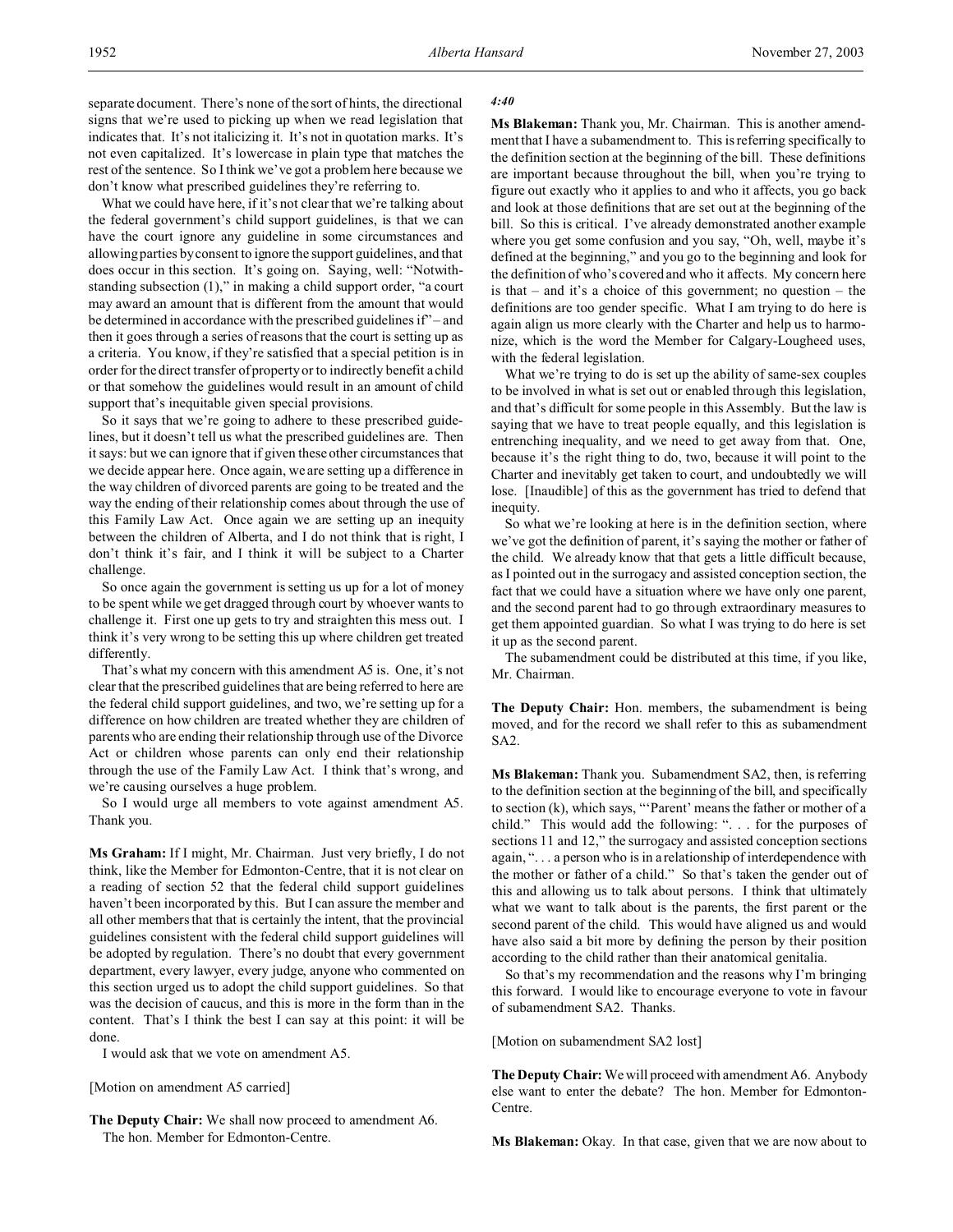pass something that is unconstitutional and that's going to cost Alberta taxpayers a lot of money to fix, I do not support this amendment A6, which entrenches that inequitable definition, and because it is not going to effect change, a disappointment I'm sure. If we are not able to understand what we're causing, it can come back before us sometime in the future when it doesn't pass muster. Plus, there seems to be a lack of concern in the House today to sort out when taxpayers on the hooks are going back to court repeatedly, and I would urge members not to support amendment A6. Save taxpayers some money. Do the right thing and promote an equitable House amendment.

Thank you.

**The Deputy Chair:** The hon. Member for Calgary-Lougheed.

**Ms Graham:** Thank you, Mr. Chairman. Just to respond briefly on this subject. I think it's clear that the bill has been drafted in terms of the parents being defined as a mother or father of a child, and if we are going to create a new category of parents, such as the samesex parent, we would have to review the act in its entirety, and an analysis of a number of changes would have to be undertaken.

Just to put on the record, for same-sex partners that want to be declared as parents, the provisions of the act are aimed at establishing who is the biological parent of the child. They are not trying to create rights to parentage where there is no biological connection. However, an exception is made in the bill where there are circumstances where a disability prevents a person from becoming a biological parent, and the surrogacy sections are aimed at substituting fertility for biological, as well. So, all told, they are designed to assist women who are not able to conceive or carry a child and men who are infertile.

There are ways that same-sex partners can become involved with children. Alberta's adoption legislation was amended several years ago to allow for same-sex couples to adopt, so there is that avenue open. There are also the guardianship provisions of the Family Law Act, Bill 45, which are separate from the parental provisions, that do allow for same-sex partners to apply for authority in relation to the child if they are not biologically connected.

So I make those remarks, Mr. Chairman, and ask you to call for the vote on amendment A6.

*4:50*

**The Deputy Chair:** The hon. Member for Edmonton-Centre.

**Ms Blakeman:** Thank you. I appreciate the member joining in, but she has exactly underlined my point in that they are creating different circumstances, a different test and different requirements for certain people for the same situation. When they have a bill which is legally creating mothers and fathers – and that's what we're doing in these sections; we're having to figure out a way to allow people to be legally created as a parent in a situation of assisted conception or surrogacy – we should be applying that equally to all those who are interested in engaging in that and being a parent.

But what's being created here is yet again a barrier, a different test, an inequality by expecting that one group of people who somehow have a different way, with an additional amount of money – they're going to have to get a lawyer. They're going to have go through a different process in order to adopt, and it does set up inequality. It is unequal. It is discrimination, and it is not acceptable, in my opinion.

So once again I urge members to vote against amendment A6. Thank you.

[Motion on amendment A6 carried]

**The Deputy Chair:** The hon. Member for Edmonton-Centre.

**Ms Blakeman:** Thank you. We have now completed all the amendments and variations of amendments that the government has put on the floor on this bill. At this point I have an additional amendment that I would ask the table to please distribute.

**The Deputy Chair:** For the record we shall refer to this amendment as amendment A7.

The hon. Member for Edmonton-Centre.

**Ms Blakeman:** Thank you very much, Mr. Chairman. This is the other half of the equation that I have been referring to. Earlier, when we were discussing government amendment A3, we were looking at the creation of parents around assisted conception, and I was urging with my subamendment that we be equal in those who were inclined to be parents.

We have an interesting process here in that I've had to bring forward a subamendment because thegovernment has an amendment on the floor. In the case of the surrogacy section, which appears as section 11 in the bill, it has not been amended. I will now bring forward my amendment A7, which directly amends the bill. There's no other government amendment that I'm aware of. This is the other half of that. I've already mentioned my view that around assisted conception we're trying to create fathers. With the surrogacy we are having to legally create a mother, and that generally recognizes the person who gives birth as the mother. In this case, a third party is involved in that, who is the gestational mother. So legally it'd be best not to say: okay, but it's this person over here.

To go back to my original example where we were talking about Sally and Dick wanting to have children, Sally for whatever reason could not carry a child to term, so they opted for a surrogate situation. The bill was creating the opportunity for Sally to be legally made a mother.

What I'm trying to do with this amendment A7 that's before us is create the opportunity for the second parent to be involved without naming a gender along with that, allowing same-sex parents to be involved in this. So in section 11 we'd be creating a section (6.1). Section (6) reads: "A genetic donor who is declared to be the sole mother of the child under subsection (5) is deemed to be the mother at and from the time of the birth of the child." This would create a section (6.1) below that.

When the court has made an order under subsection (5) the court, on application by a person who is the spouse of or in a relationship of interdependence with the mother of the child, and with the consent of the mother of the child, shall order that the applicant is a parent of the child.

So it's setting up the second parent. Rather than require that this person go through an additional proceeding – hire a lawyer, go to court, and officially adopt – this would allow it to be set up at the beginning, prior to the birth of the child.

This, I think, is important. Again, it does harmonize us federally with the Charter. It would protect us from a Charter challenge because we are being equitable to all those who request an interest in this. It treats all couples coming forward the same rather than requiring some to go through a different process than others. I think this is the right thing to do for this Assembly, and I urge all members to vote in favour of amendment A7.

Thank you.

**Ms Graham:** Again, Mr. Chairman, very briefly, I would comment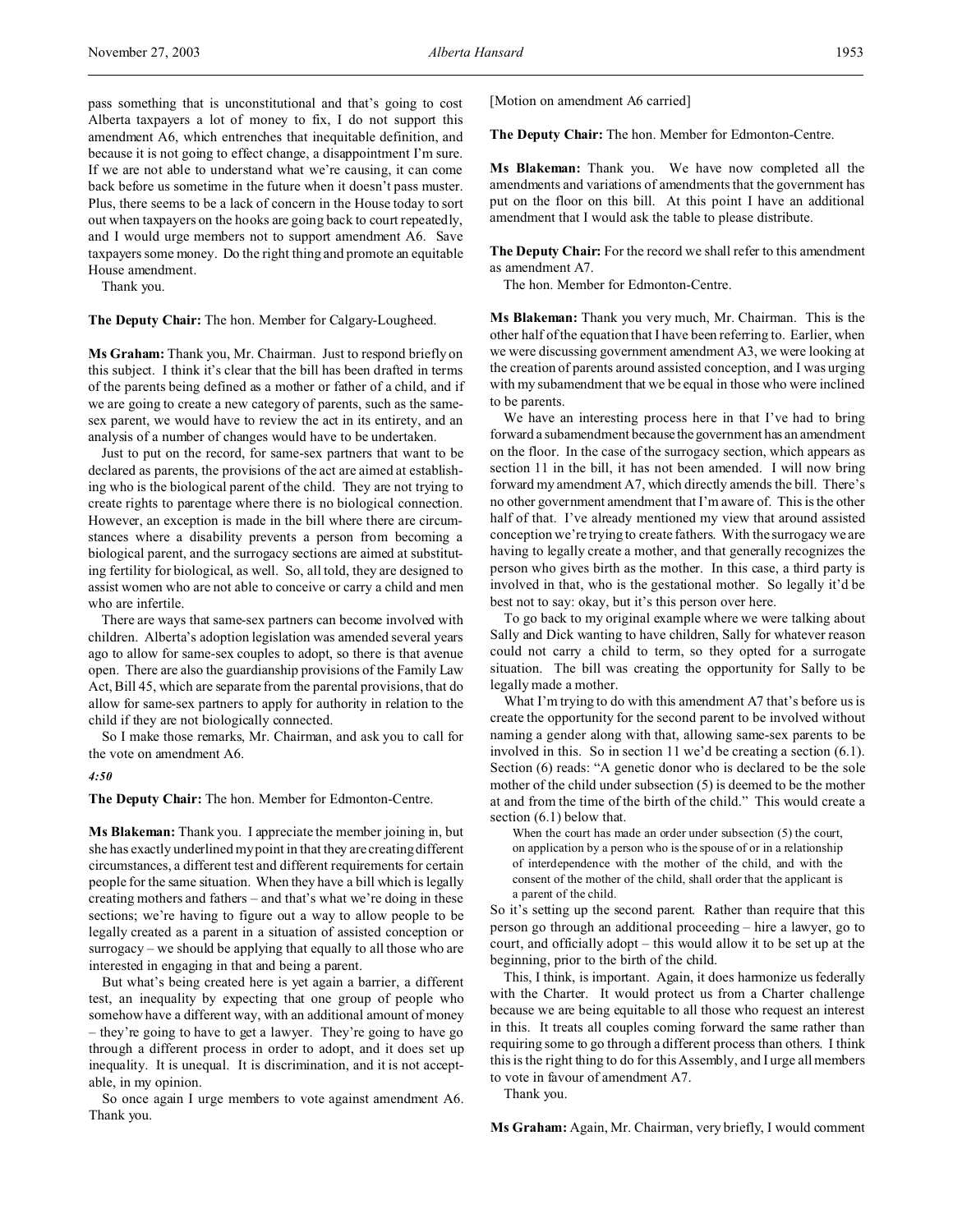on the impact of this amendment for men who want to be recognized as fathers. I'd like to point out that there already is provision in the legislation to do what this amendment would do.

For same-sex partners who want to be declared as parents, I would just reiterate the comments that I made on the record relative to subamendment A2, and I'd ask the chair to call for the vote.

[Motion on amendment A7 lost]

[The clauses of Bill 45 as amended agreed to]

[Title and preamble agreed to]

**The Deputy Chair:** Shall the bill be reported? Are you agreed?

**Hon. Members:** Agreed.

**The Deputy Chair:** Opposed? Carried. The hon. Deputy Government House Leader.

**Mr. Stevens:** Mr. Chairman, I'd move that we rise and report Bill 45.

[Motion carried]

*5:00*

[Mr. Shariff in the chair]

**The Acting Speaker:** The hon. Member for Wetaskiwin-Camrose.

**Mr. Johnson:** Mr. Speaker, the Committee of the Whole has had under consideration certain bills. The committee reports Bill 45 with some amendments. I wish to table copies of all amendments considered by the Committee of the Whole on this date for the official records of the Assembly.

**The Acting Speaker:** Does the Assembly concur in the report?

**Hon. Members:** Agreed.

**The Acting Speaker:** Opposed? So ordered.

head: **Government Bills and Orders** head: **Second Reading**

> **Bill 54 Appropriation (Supplementary Supply) Act, 2003 (No. 2)** *(continued)*

[Adjourned debate November 27: Mrs. Nelson]

**The Acting Speaker:** The hon. Member for Edmonton-Riverview.

**Dr. Taft:** Thank you, Mr. Speaker. Well, once again we find ourselves going back to the coffers to fill in holes in the budget, and as always there are some instances where that's well justified, some where there are real questions that have to be asked. This is a very large appropriation bill in my brief experience as an MLA. We're looking at a total here of over \$1.2 billion in supplementary supply for operating expenses and another \$21 million for capital investment. So it's a very large sum of money, and it bears the same kind of attention as our budget debates in the spring normally get, particularly because a good portion of this money, nearly half or about half, [inaudible] and then there were problems that were not anticipated at all since the last budget, since the outbreak of bovine spongiform encephalopathy. To respond to that and the so-called mad cow crisis, we are asked to be on the hook through this bill for \$564,285,000 directly through Agriculture, Food and Rural Development and another \$135 million through the Canadian agricultural income stabilization program. That is a staggering amount of money to have to respond to a problem created by one cow. It's a tragedy. It's a three-quarters of a billion dollar cow and water under the bridge, I guess.

In hindsight, Mr. Speaker, the lesson that we all learned from that certainly concerned the testing that was delayed for three or four months, although in the end that was only one part of a much bigger problem. It certainly raises concern over general food safety and over, frankly, the assumption we took that a brand that's as valuable as Alberta beef was solid. In fact, in hindsight I guess we could have somehow taken other steps to protect that brand nationally and, more importantly, internationally and maybe avoided a three-quarter of a billion dollar and growing expenditure.

So that one issue has a dramatic impact on this bill and on the Alberta taxpayer, and to put it into perspective, the amount of money we've put into that problem in the last six months would probably build two southeast Calgary hospitals, and just the astonishing needs in education and so many other areas. Instead, we're being asked, and understandably so, to put that money into responding to a crisis. I'm sure it's very frustrating for all of us to have to open up the public bank account to that extent for that kind of use.

The other sorts of expenditures that we see here come from a range of issues, the kinds of issues that we see every year in appropriations: a certain amount to respond to forest fires – I'm trying to find a figure here, but in any case it's a substantial amount – and then a handful of amounts for other programs. I shouldn't probably use the term "handful" because they add up still costing millions of dollars.

So this just raises for me most fundamentally a question about how we budget. I'm sure I'm on the record many times expressing frustration over the fact that there seems to be a disconnect between the budget cycle of this Legislature and the budget cycle of some of the largest spenders that the Legislature supports. Most specifically, I comment frequently on how the regional health authorities budget cycle and the budget cycle of this Legislature exactly overlap. The problem has arisen where by the time the RHAs have negotiated their budgets with the Department of Health and Wellness, they're halfway through their fiscal year, so that gives obvious problems on budget controls. I'm afraid that sort of problem is repeated in some of the other public agencies that are supported through the budget.

We're looking here at a cost overrun of about 5 percent or so of the total planned expenditures. This is more than just a contingency. I understand from flipping through *Hansard* that the discussion of this is really not recording contingency expenditures, but the fact is that the contingencies have already been built into the budget we approved last spring, so this is in excess of contingencies, and again it raises real questions for me about how we control our finances.

So, Mr. Speaker, it would be interesting to see if we have any more supplementary bills. I do note that there are no requirements from the Department of Health and Wellness, and I congratulate the minister on that level of management. I hope he's able to see it through to the end of the year, although I think it's going to be a challenge given the position of the RHAs in the last few days. There's always been a real challenge in balancing the demands of the regional health authorities or support at the hospital boards, the ability of the government to meet its budget, delivering its budget. So it'll be interesting to see how that plays out.